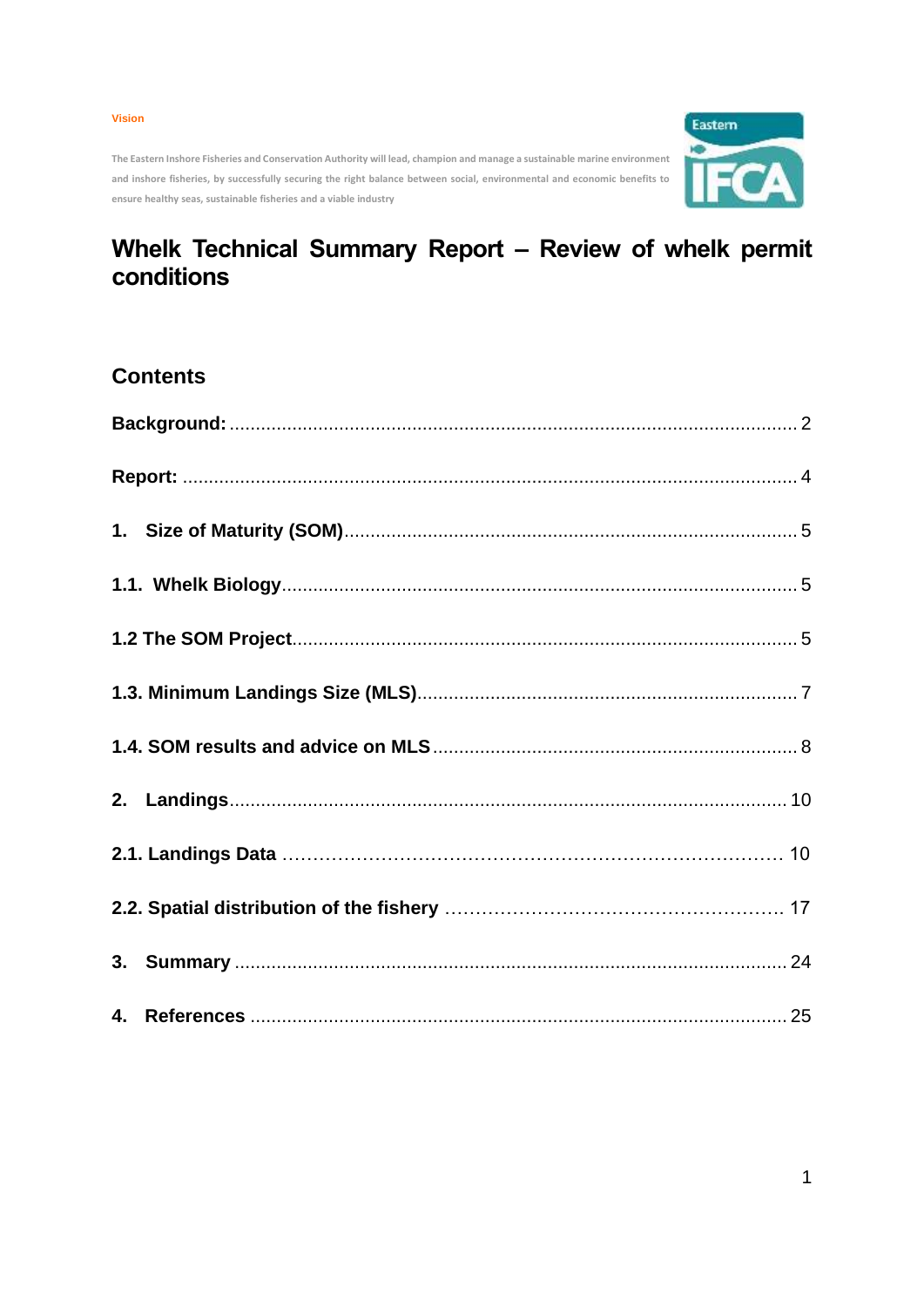# <span id="page-1-0"></span>**Background:**

*Buccinum undatum,* better known as the common whelk, is a commercially important marine gastropod species fished in coastal waters of the UK and Northern Europe (Hollyman et al., 2018). In 2015, the UK landings of *B. undatum* by UK vessels totalled 20,900 tonnes with a value at first sale of £18.7 million (MMO, 2016). The demand from Asian markets has driven national whelk landings up significantly, with whelk making the top 20 species by value landed into the UK and abroad by UK vessels in 2017 (MMO landings figures 2017). This means that the fishery has substantial value, which in turn has increased the level of fishing effort on a local and national scale. Sustainability within the whelk fishery has become a major concern because of overexploitation and increased landings due to the expansion of export markets to East Asian countries (Hollyman et al., 2018).

The only national management measure applicable to whelk is a minimum landing size (MLS), which is widely considered to be smaller than needed for effective conservation of stocks. There is no total allowable catch or quota. The national MLS is 45mm, to allow an individual enough time to reproduce at least once, but studies have suggested that this length is too small to offer stock protection and size of maturity (SOM) can vary over small spatial scales (McIntyre et al., 2015).

Overfishing is thought to be a threat to the development of whelk fisheries (Nicholson & Evans 1997) because of their slow development to sexual maturity (2**–**5 years) and slow development of eggs (Cadee et al., 1995). Also, their absence of a planktonic larval stage means their capacity to recolonise depleted areas is limited. Anecdotally, whelk fisheries in Eastern IFCA's district have historically shown a cyclical 'boom-bust' trend with high fishing intensity (likely driven by market demand and good prices) leading to over-fishing and depletion of stocks.

Whelk landings have been increasing within Eastern IFCA's district since 2010. In 2014 there was the largest increase in the number of vessels engaged in the fishery in Eastern IFCAs district since 2010, landings did not increase upon the 2013 figures, which indicated that catch per unit effort may have been decreasing and that the species was possibly being over-fished (Authority meeting paper 28 January 2015).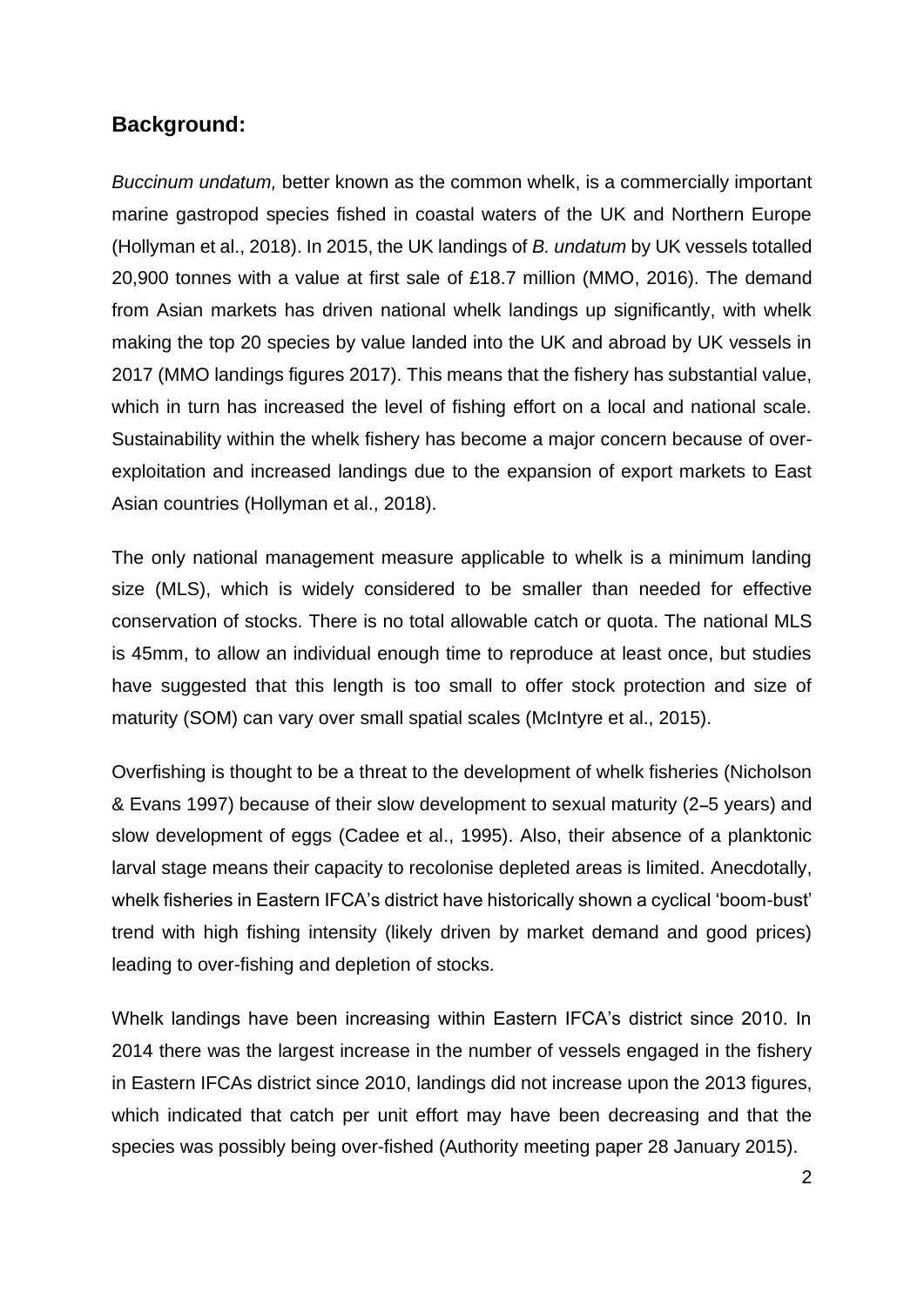In 2015, a decision was made to introduce an emergency byelaw aimed at managing the whelk fisheries operating within the Eastern IFCA district. The raised intensity in fishing effort and increase in landings raised concerns over how sustainable this fishery was, leading to a suite of measures being introduced to protect stocks, encourage more sustainable practices and collect more information on this relatively understudied species.

The emergency byelaw introduced a 55mm shell length MLS, within the Eastern IFCA district, as a restriction to protect individuals being removed from the population that have not yet had the opportunity to spawn. As with most species, populations can only maintain their biomass through the recruitment of juveniles and MLS is set to protect those pre-spawning juveniles. SOM is defined as the size at which 50% of the whelk population is sexually mature. Eastern IFCA committed to undertake a study with a view to determine accurate estimations of SOM to inform a review of the MLS.

In 2016, Eastern IFCA put into effect a Whelk Permit Byelaw to replace the Whelk Fisheries Emergency Byelaw. The byelaw required fishers to obtain a whelk permit and fish within certain conditions. These conditions included a prohibition on the use of any fishing gear except 'whelk pots' when fishing for whelk. Whelk gear must be marked with tags issued by Eastern IFCA and strings of pots must be marked with buoys to be clearly visible at the end of a string of pots. On the buoy the whelk permit number must be visible, as well as port letters and numbers (if using a registered vessel) and must be set so they always remain afloat.

To prevent further increases in effort, Eastern IFCA also introduced both a commercial and recreational pot limitation. For commercial fishers, the byelaw caps effort at 500 pots per vessel, while for recreational fishers, it is capped at 5 pots. No limit on the number of permits was issued however, instead maintaining the fishery as one for fishers to diversify into. The byelaw does include a mechanism to limit permit numbers, but it was not considered necessary at the time (Authority meeting paper 29 April 2015).

Fishers were restricted from using edible brown crab for bait, set out in Eastern IFCA Byelaw 5: Prohibition on use of edible crab (*Cancer pagurus*) for bait. Catch returns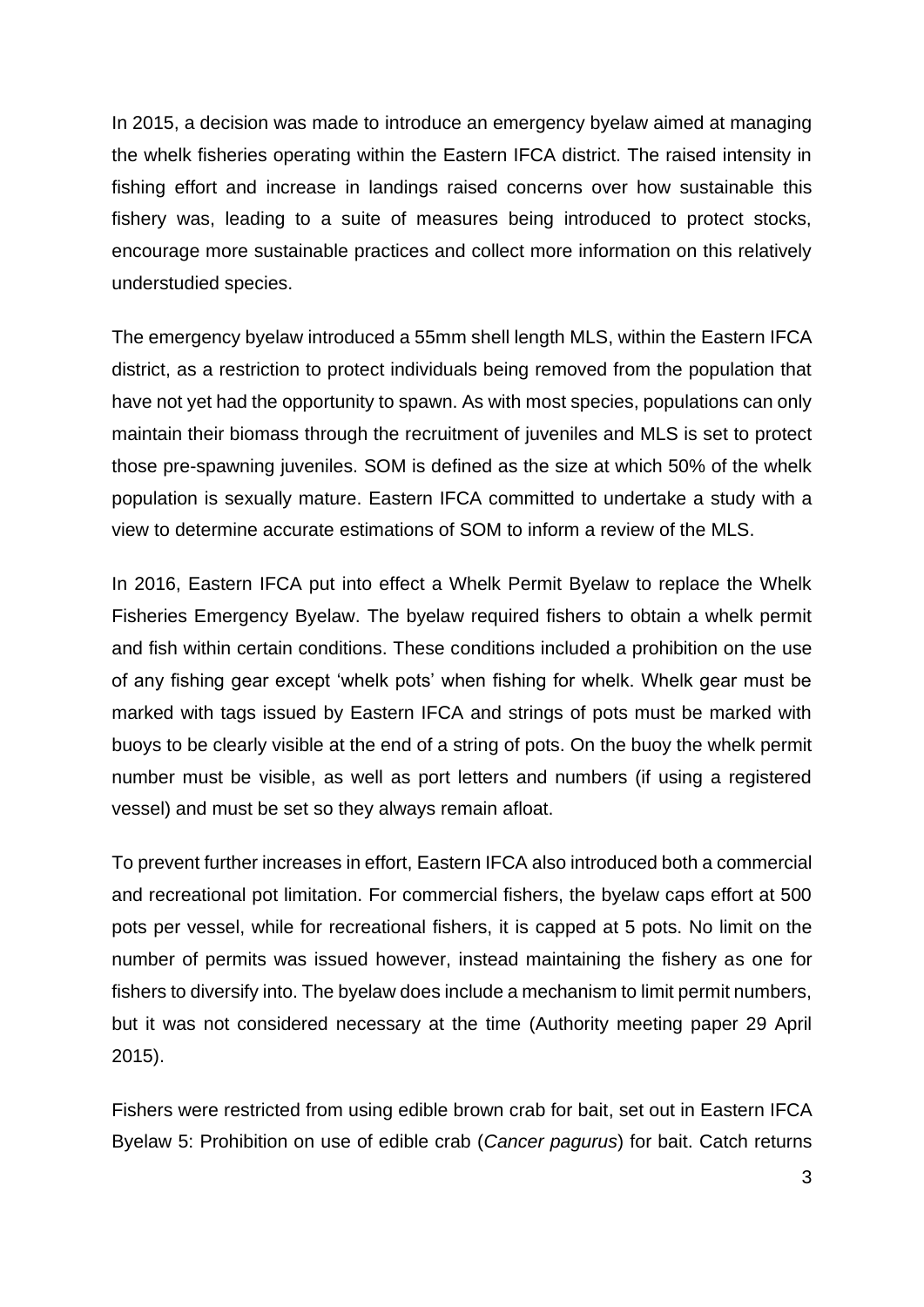forms were also issued by Eastern IFCA to permit holders to fill out each month whether they had been fishing or not. These management measures were put in place to prevent detrimental impacts to the whelk fisheries throughout the district.



*Figure 1: Total number of whelk permits issued in the EIFCA district from 2015–2019.*

# <span id="page-3-0"></span>**Report:**

The purpose of this report is to reflect on current measures and assess whether these are adequate to ensure the fishery is sustainable. This includes consideration specifically of fishing effort, landings and whether the MLS is appropriate to ensure whelks being fished have had the opportunity to reach maturity.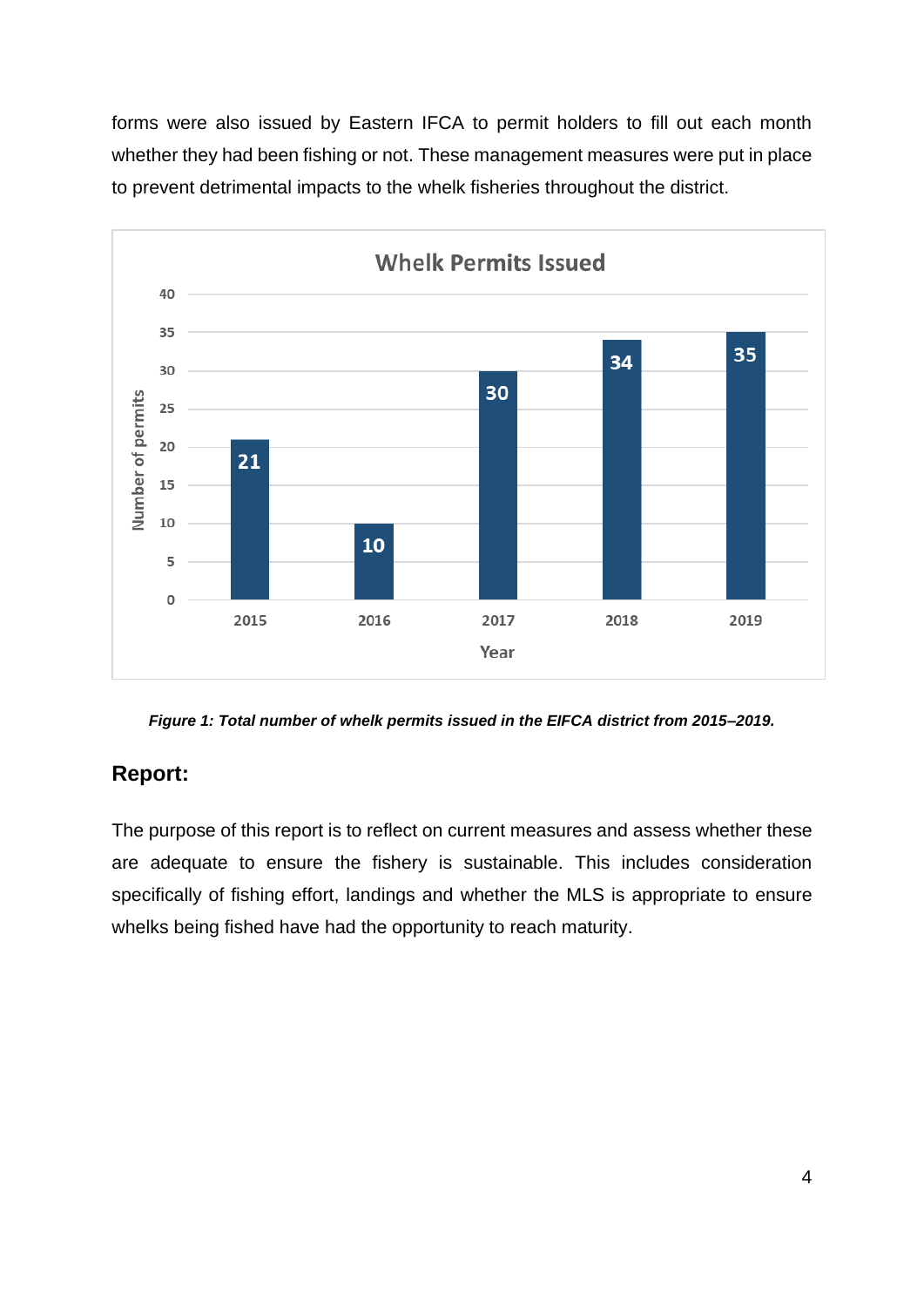# <span id="page-4-1"></span><span id="page-4-0"></span>**1. Size of Maturity (SOM)**

### **1.1. Whelk Biology**

Whelks have life histories which make them particularly vulnerable to overfishing. In addition, there is likely to be variation in key biological characteristics between fisheries across the geographical range of Eastern IFCA's district.

*Size/age at sexual maturity* **–** The size or age at which whelk reach sexual maturity (i.e. spawning age) is thought to vary greatly even over relatively small spatial scales (Fahy et al., 1995; Fahy et al., 2000). A Cefas report in 2014 found growth rates and size at age vary greatly throughout the UK (Lawler, 2014). There is a general consensus that the current minimum landing size (45mm) is below the spawning size of most whelk stocks in the UK (Lawler, 2014) and Europe (Fahy et al., 2000).

Removing pre-spawning individuals can have a dramatic detrimental effect on stock sustainability particularly when the MLS is far below the size of maturity. A limited evidence base suggests that the size of maturity for the Southern North Sea is around 77mm (Lawler, 2014). The age of maturity ranges from 3 to 8 years.

*Low mobility* **–** Tagging studies have revealed that adult whelks are relatively sedentary. In addition, larval development is known to occur within the eggs and as such, larval stages do not disperse as in many other species (such as mussels and cockles). As a result of this limited mobility, individuals removed through fishing mortality have to be replaced by recruitment within the local stock.

Whelks have been found to form 'stocklets' with distinct biological characteristics including, for example, size and age of maturity. There are likely to be several distinct 'stocklets' throughout the Eastern IFCA district.

### **1.2. The SOM Project**

<span id="page-4-2"></span>The whelk SOM project has been in operation since 2016, during which period over 5,000 individuals have been collected and sampled from The Wash, the North Norfolk Coast and the Suffolk Coast. Data collection is ongoing as part of the project, with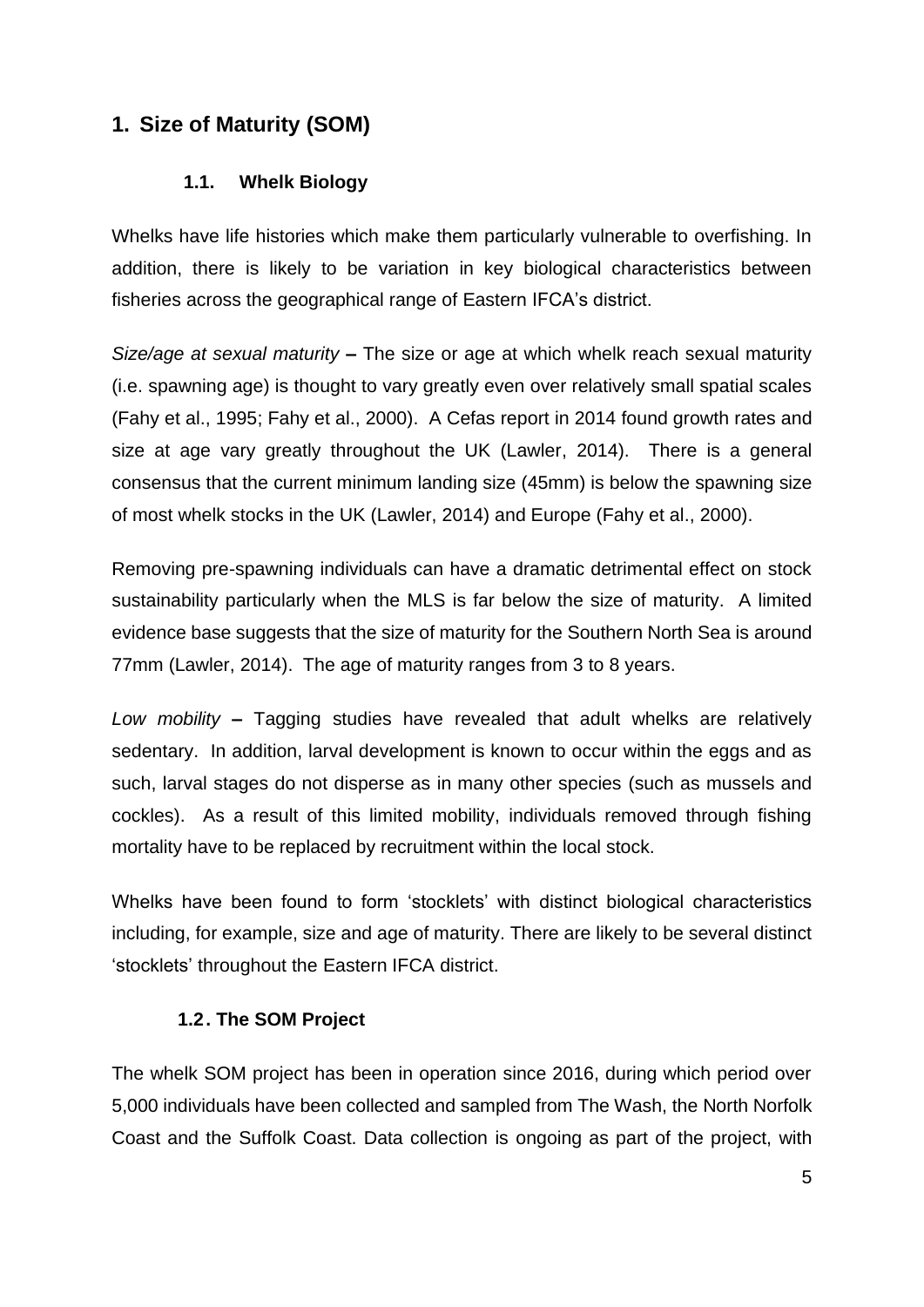samples being collected and analysed from 4 areas within the district; The Wash, Sea Palling, Lowestoft and Southwold. These are regularly fished areas and areas where fishers agreed to collect samples to facilitate the EIFCA project.

This report assesses the data from 10/07/2015 to 18/04/2019. It should be noted that data collected from Southwold, unlike from the other three sites, was taken from riddled catch (45mm) and collected from just outside the 6nm limit but still provides important information to include within this report.

The table below shows the number of samples retained for each sample area and the number of whelks within those samples.

| Sample area | No. of samples | No. of males | No. of females |
|-------------|----------------|--------------|----------------|
| Lowestoft   | 6              | 659          | 674            |
| The Wash    | 5              | 719          | 780            |
| Sea Palling | 5              | 732          | 859            |
| Southwold   |                | 260          | 265            |

*Table 1: EIFCA SOM project data 2015–2019 EIFCA SOM project data 2015–2019.*

To calculate SOM, samples within each area were collected throughout the year, aiming to account for spatial and seasonal variation, providing a robust, repeatable study. A number of parameters were recorded including shell height, minimum shell width, maximum shell width, total weight, shell weight, sex and whether the whelk was mature or not. A female whelk was classified as mature if there was a clear differentiation in colour between the gonad and digestive tissue and/or if the whorl contained yellow eggs, whilst those with no visible differentiation were classified as immature. In the males, sex was determined by the presence of a penis and its length, and, like the females, maturity was classified by observing the differentiation of the digestive whorl (Haig, J. A; Pantin, J.R., Salomonsen, H, Murray, L. G. & Kaiser, M.J., 2015).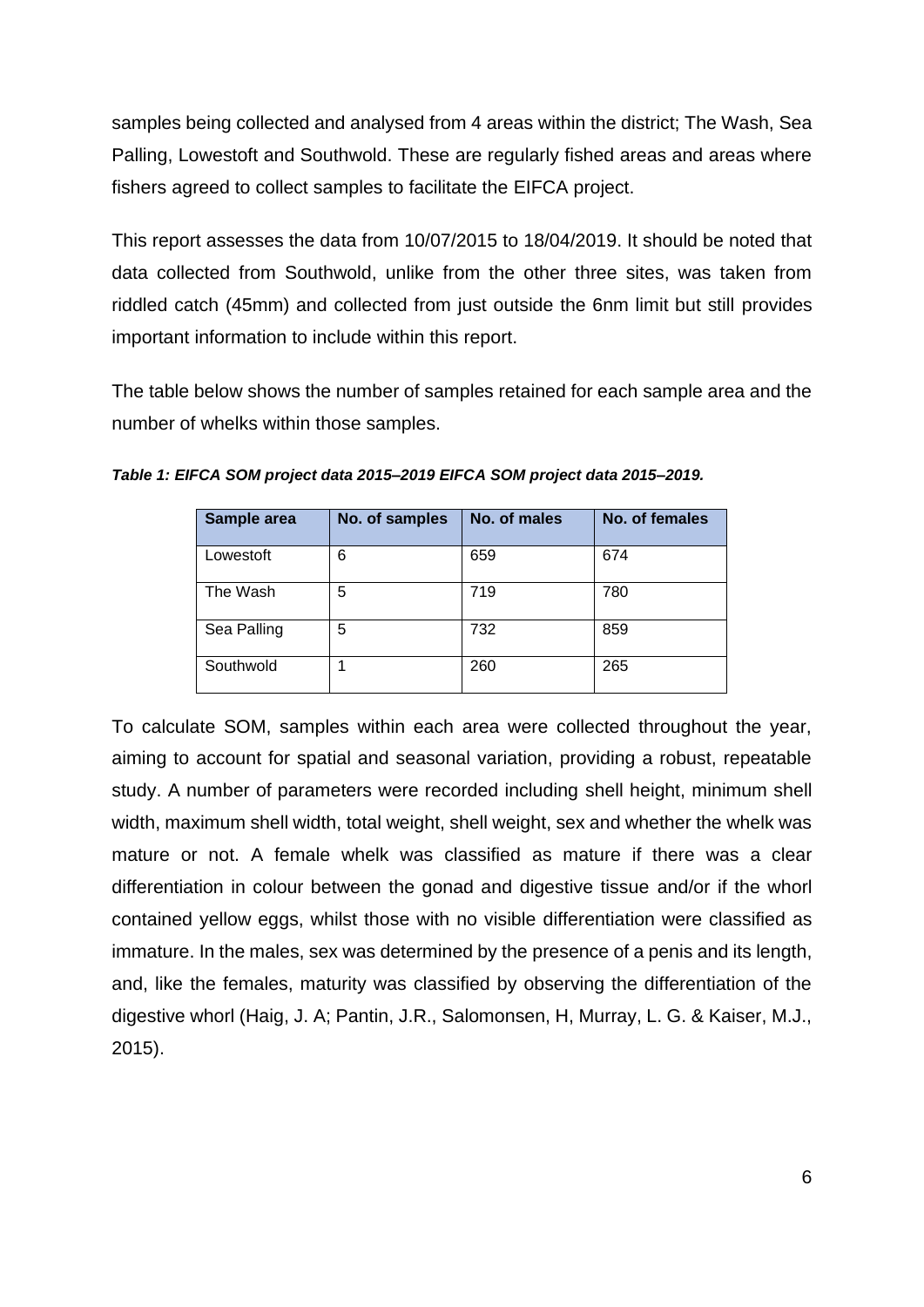#### **1.3. Minimum Landings Size (MLS)**

<span id="page-6-0"></span>Ideally, whelk MLS should be based upon the size at which 50% of a population reaches maturity (known as L50). This is quite a common way of setting the MLS for a fishery. In principle, the aim is for an individual to breed at least once before being removed from a population, L50 allows half of the population to have reached maturity and had the opportunity to breed, while enabling the fishery to remain financially viable. However, 50% of the population are still immature at L50 even though they may be above the minimum landing size, and this problem worsens further as SOM has proven to vary greatly between populations (Haig et al., 2015; Hollyman, 2017).

It should be noted that whelks breed only once per year and so if fished before they have reproduced, they may be of size and be mature, but may not have contributed to the sustainability of the species. Eastern IFCA set an MLS of 55mm for all whelks landed in the district, together with a byelaw requirement for a 24mm riddle and 24mm escape holes with the objective of sustaining the viability of the fishery.

Around the UK other regulators have put several forms of management measures in place; Devon and Severn IFCA are to increase MLS to 65mm from November 2020, Jersey have a 75mm MLS and Northumberland IFCA have a flexible byelaw in draft for potting to have a 55mm MLS coming into force for a year with an increase to 65mm in its second year increasing further to 75mm in its third year.

Whelk are considered to have a limited dispersal capability due to internal fertilization. When a female lays a mass of eggs they are attached to a hard substrate like rocks or other solid structure, and the eggs develop directly into juveniles with no planktonic dispersal stage. This results in more discrete populations (Pálsson et al., 2014). Studies on microsatellite variation of the common whelk in the British Isles showed differentiation over short distances, as well as across the Atlantic between Europe and Newfoundland (Weetman et al., 2006; Mariani, Pejnenburg & Weetman, 2012). This has led to the formation of discrete stocks or 'stocklets' who are vulnerable to over exploitation (Fahy et al., 2000). Studies have shown that stocklets have clear genetic and morphometric differences (e.g. Weetman et al., 2006; Shelmerdine et al., 2007;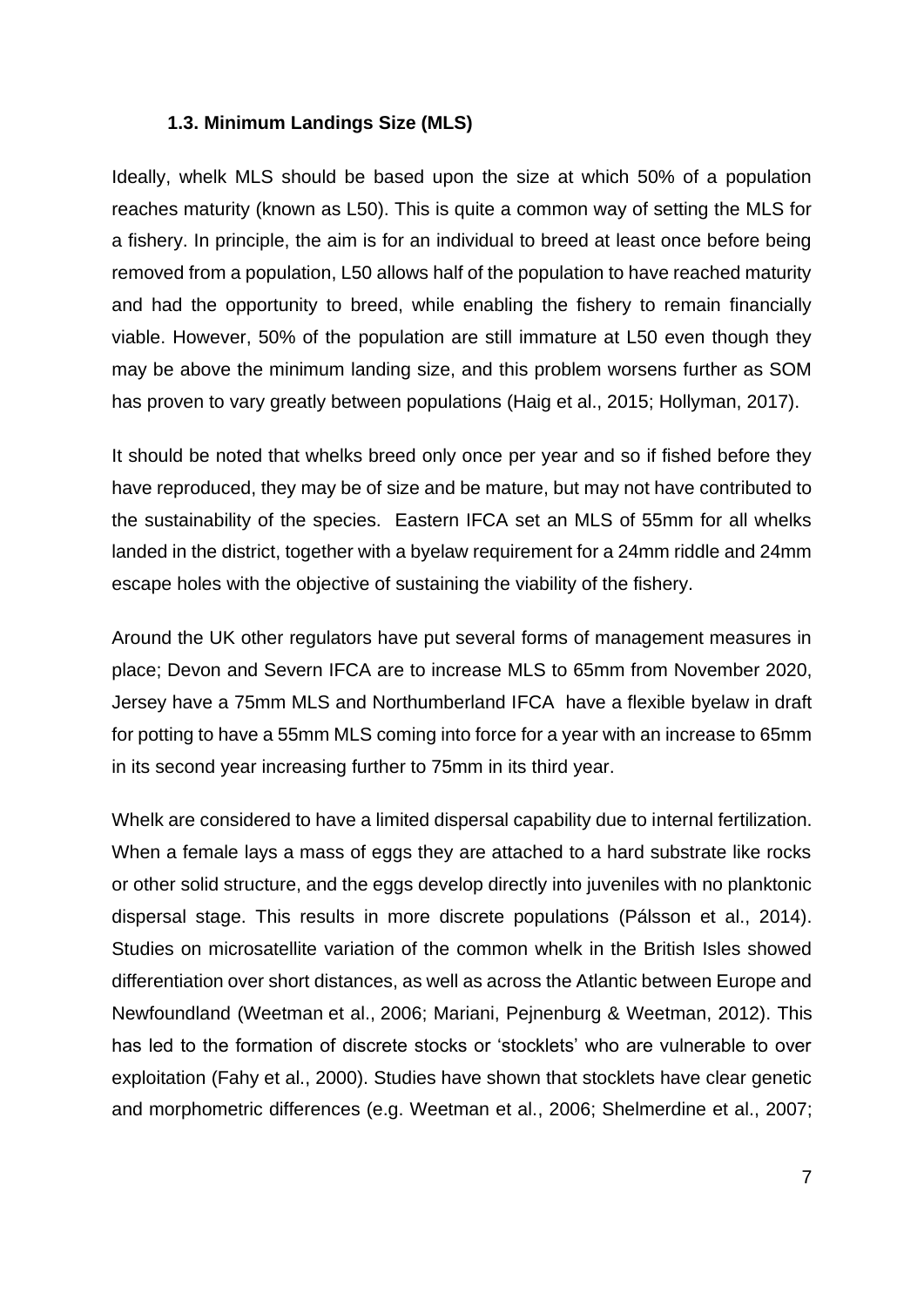Magnúsdóttir, 2010), including SOM, which can vary greatly between sites (Haig et al., 2015; McIntyre et al., 2015; Shrives et al., 2015).

Eastern IFCA currently has no data regarding the location, extent or size of the whelk stocks or stocklets within its district. However, the SOM project data proves an indication of variation in maturity sizes around the coast, which could indicate the presence of different stocklets.

### <span id="page-7-0"></span>**1.4. SOM results and advice on MLS**

Ogive curves showing the accumulative size of maturity were used to determine the L50 SOM for the sampled whelk populations. Because the samples are a sub-sample of the wild population, the variation of SOM within the samples was determined in order to calculate upper and lower threshold limits within which the SOM of the wild population has a 95% probability of being. These results are shown in table 2.

| SOM                     | Sea Palling |       | Lowestoft |       | Wash  |       | Southwold |       |
|-------------------------|-------------|-------|-----------|-------|-------|-------|-----------|-------|
|                         | M           |       | M         |       | M     |       | M         |       |
| 50% SOM                 | 59.18       | 62.57 | 53.5      | 56.98 | 54.76 | 54.59 | 50.3      | 48.8  |
| Confidence Level(95.0%) | 0.48        | 0.48  | 0.37      | 0.37  | 0.58  | 0.58  | 0.29      | 0.29  |
| <b>Upper Limit</b>      | 59.66       | 63.05 | 53.87     | 57.35 | 55.34 | 55.17 | 50.59     | 49.09 |
| Lower Limit             | 58.70       | 62.09 | 53.13     | 56.61 | 54.18 | 54.01 | 50.01     | 48.51 |

*Table 2: Size of maturity confidence limits, EIFCA SOM project data 2015 - 2019.*

Whelk samples from The Wash had a mean L50 SOM of 54.76mm for males and 54.59mm for females, which is close in size to the 55mm MLS. The 95% confidence limits indicate the SOM of the wild population in The Wash will lie between 54– 55.5mm, suggesting that the current minimum landing size is appropriate for this area from the perspective of stock sustainability.

While the data found male whelks from Lowestoft had an average size of maturity smaller than the MLS, female whelks from this area had a L50 SOM between 56.5– 57.5mm. To provide adequate sustainability to these, the MLS off the Lowestoft coast (areas 9 and 10 in Fig 10) should be increased to 57mm.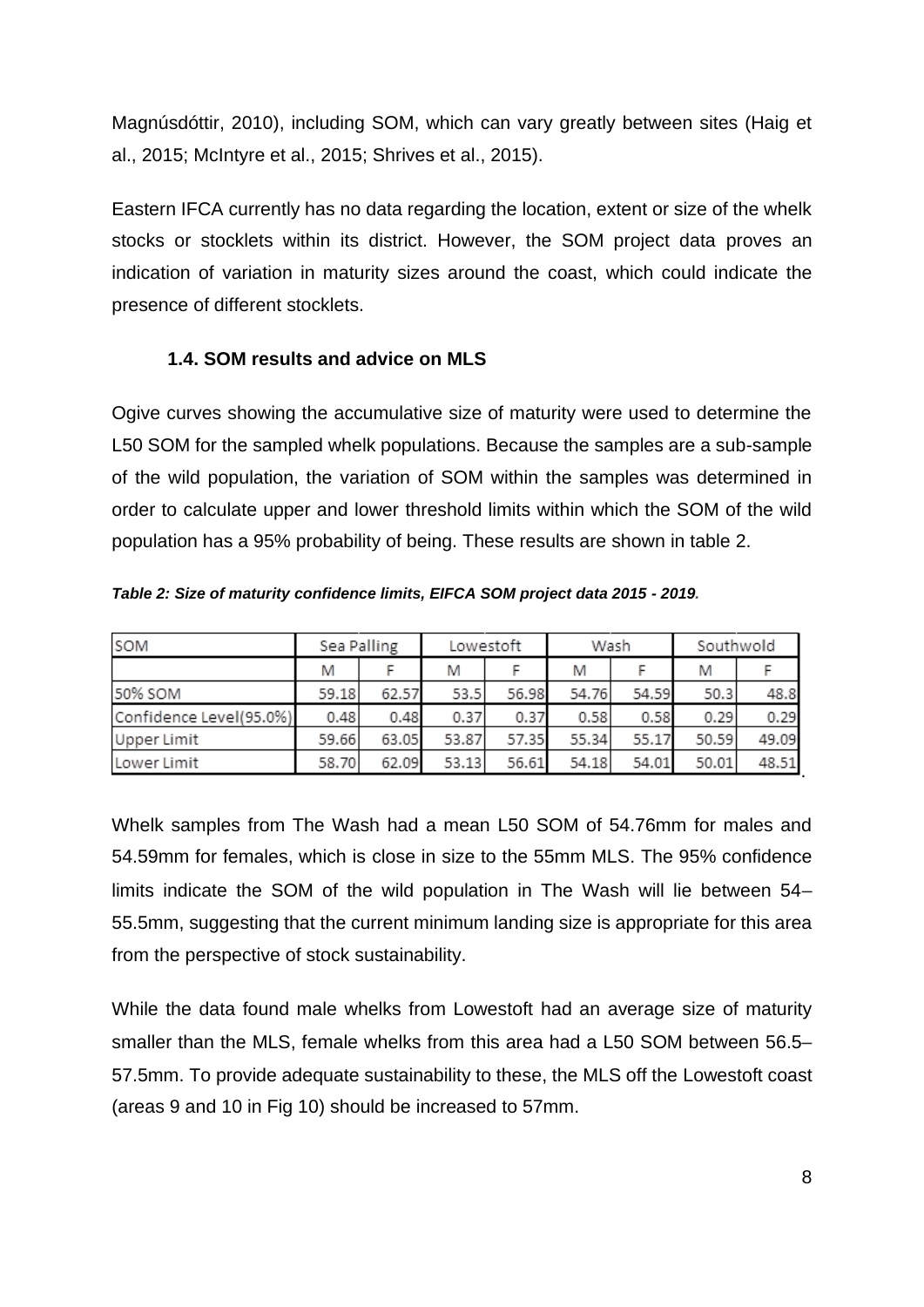At Southwold the L50 SOM was found to be well below the 55mm MLS (48.8mm for females and 50.3mm for males). This seems to substantiate claims made by local fishermen that whelk are smaller for a given age in the Southwold area, and who had raised concerns in 2015 that the 55mm minimum size implemented by Eastern IFCA would impact them disproportionately. While the number of individual whelks sampled from Southwold were sufficient to produce relatively narrow 95% confidence intervals of 50.01–50.59mm for males and 48.51–49.09mm for females, unlike the other areas in which the study was conducted, where multiple samples were tested to account for spatial and seasonal variation, these individuals all came from a single sample of riddled whelks taken from outside of the district. This reduces the robustness of the conclusion, which would indicate the MLS in this area could be reduced to 50.5mm. Whilst the fishing activity is currently relatively small in these areas (areas 11 and 12, fig. 10), a reduction in the minimum size could result in effort being greatly increased, particularly given that several fishers are known to fish just outside of the district (beyond 6 nm) to avoid the higher minimum landing size therein. From a stock perspective, having a minimum size above the SOM is beneficial however, this indicates a risk in relation to industry viability.

The study identified the L50 SOM of whelk at Sea Palling is significantly higher than the current minimum landing size. To sustainably protect female whelk at Sea Palling the MLS would need to be raised to 63mm.

In conclusion, the current minimum size of 55mm is appropriate for The Wash (as a robust dataset indicates this is at or around the SOM) and for Southwold (given that the data set was insufficient to draw a firm conclusion and, therefore, the risk associated with reducing it is considered too high). With regards to Lowestoft, a suggested potential increase in minimum size by 2mm would be appropriate to reduce the risk associated with stock sustainability as a result of the removal of pre-spawning individuals. A suggested potential increase within areas 9 and 10 to at least 57mm would be sufficient to reduce this risk. At Sea Palling, where the sampling identified an L50 SOM well above the minimum size, this report suggests that the MLS would need to be increased to 63mm to adequately protect the female whelk. These increases to the minimum size in localised areas are suggestions that would reduce the risk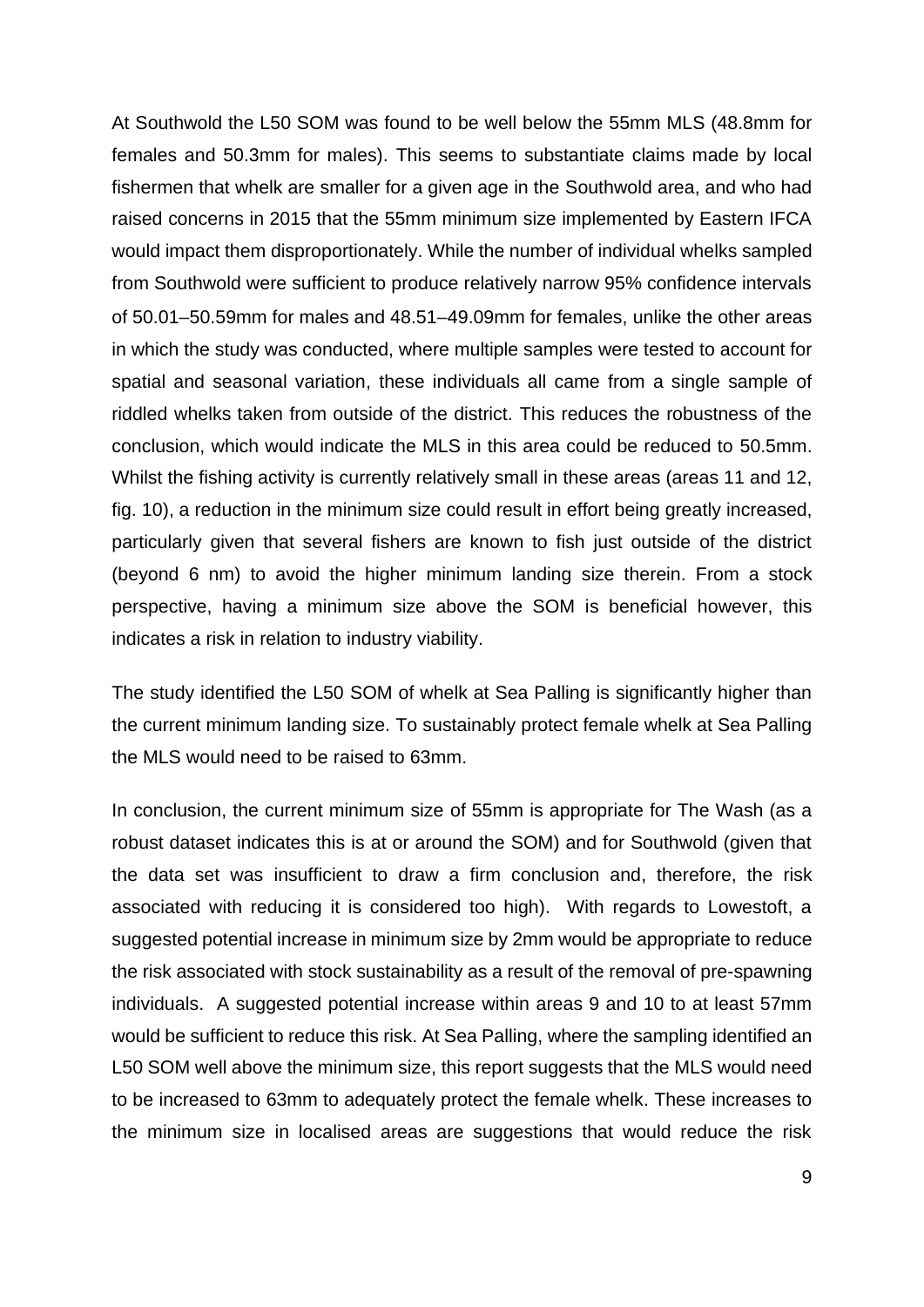associated with the removal of pre-spawning individuals from the fishery. However, this report recognises the difficulty of balancing the currently acceptable MLS in The Wash, with the areas where there is a suggested increase, without significantly limiting the fisheries in these areas.

While robust datasets have been provided for The Wash, Lowestoft and Sea Palling areas, it is recommended that further sampling is conducted in the Southwold area in order to provide enough samples to account for localised spatial and seasonal variations that may occur. In order to provide a robust dataset for this area, the sampling regime must enable the collection of adequate numbers of whelks from several sampling occasions, particularly between November and January, when whelks are thought to be spawning.

### **2. Landings**

### **2.1. Landings data**

Holders of a Whelk Permit are required to complete returns forms issued by Eastern IFCA, each month, including when no fishing has occurred. Eastern IFCA has fishing activity data for the whelk fishery dating back to 2015 when the whelk permitting scheme came into force. The fishing activity data provides an indication of the effort on the fishery over time. Landings Per Unit Effort (LPUE), which is commonly used in fisheries as an indication of how dense the stock is on the ground, can be calculated from this data and used to show whether the stock is stable or under growing pressure.

The data in Table 3 shows that between 2015 and 2019, landings have been steadily increasing, except for 2017 where landings dipped slightly. The total pots hauled, Figure 2, also reflects this increase.

*Table 2: EIFCA sum of pots hauls, soak time days, haul days and whelk landed, landings data 2015–2020. \* Figures for 2020 are provisional and relevant up to 31/01/2020.*

| Year | Sum of Pots | Sum of Soak | Sum of Pot | Sum of Whelk |  |
|------|-------------|-------------|------------|--------------|--|
|      | Hauled      | time days   | haul days  | Landed (kg)  |  |
| 2015 | 16,833      | 274         | 44,601     | 36.277       |  |
| 2016 | 177,809     | 1,431       | 437,751    | 398,761      |  |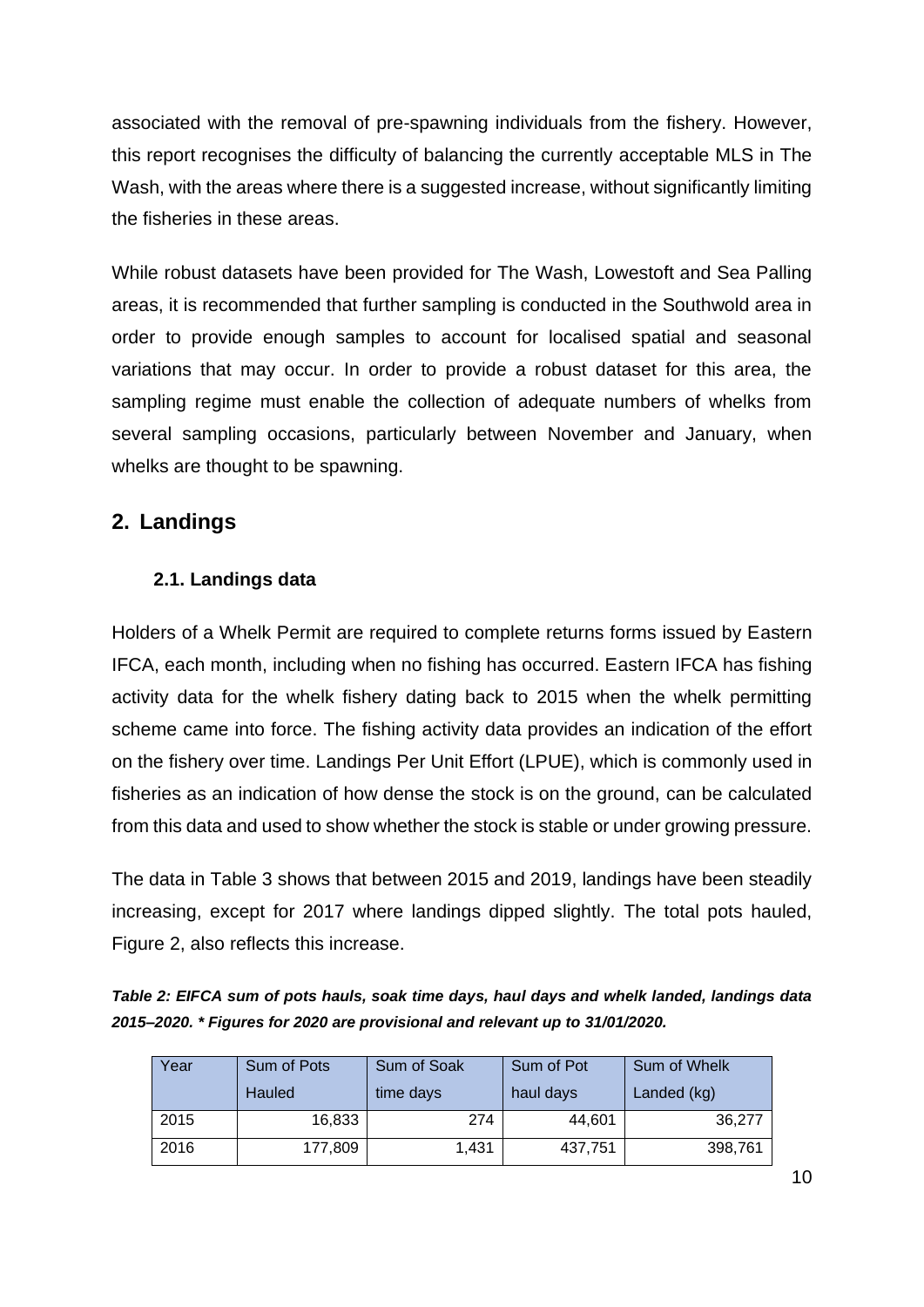| 2017    | 115,810 | 1,568 | 327,662   | 295,824   |
|---------|---------|-------|-----------|-----------|
| 2018    | 181,574 | 1,445 | 449,130   | 490,373   |
| 2019    | 329,324 | 1.911 | 787,723   | 917,218   |
| $2020*$ | 26,562  | 162   | 65,238    | 68,234    |
| Total   | 847,912 | 6,790 | 2,112,105 | 2,206,686 |

*Table 3: EIFCA average of pots hauls, soak time days, haul days and whelk landed, landings data 2015–2020. \* Figures for 2020 are provisional and relevant up to 31/01/2020.*

| Year  | Average of Pots | Average of Soak | Average of Pot | Average of Whelk |
|-------|-----------------|-----------------|----------------|------------------|
|       | Hauled          | time days       | haul days      | Landings (kg)    |
| 2015  | 193             | 3.1             | 513            | 417              |
| 2016  | 323             | 2.6             | 796            | 725              |
| 2017  | 225             | 3.0             | 636            | 574              |
| 2018  | 334             | 2.7             | 827            | 903              |
| 2019  | 418             | 2.4             | 1,000          | 1,164            |
| 2020* | 409             | 2.5             | 1,004          | 1,050            |
| Total | 333             | 2.7             | 829            | 866              |

The standard way to show LPUE is to divide the total landings by the total number of pots hauled. Pot hauls are not the only component of effort, however, because the length of soak time will also influence the total number of whelks landed. Soak times can, therefore, be added into the equation in order to represent "effort" as number of pots hauled multiplied by soak time to create a figure for pot-haul-days.

The average soak time according to the returns data is displayed in Table 4 and Figure 4, showing that soak times are reasonably consistent between 2.5 to 3 days. When pot haul days was used to measure effort (Figure 5), the overall trends are visually similar to those in Figure 2, in which total pots hauled was used as the measure of effort. In the case of this fishery, therefore, the similarities between these two methods of calculating effort result in outputs with little difference. This can be seen in the similarities between Figure 6, showing landings/pot hauls, and Figure 7, showing landings/pot haul days. In both cases, there is a steady increase through the years.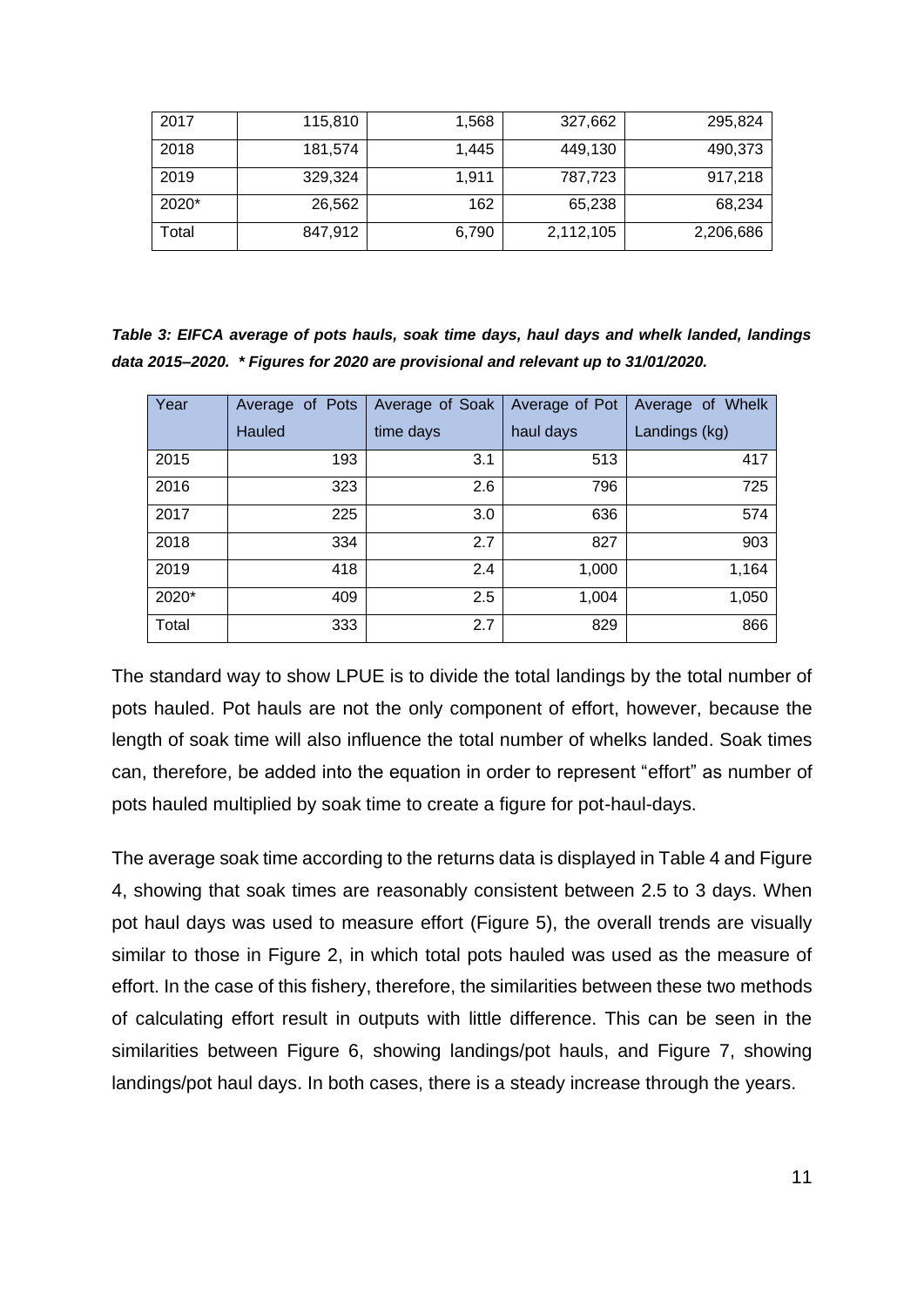

*Figure 2: Total pots hauled, EIFCA landings data 2015–2020.*



*Figure 3: Total landings, EIFCA landings data 2015–2020.*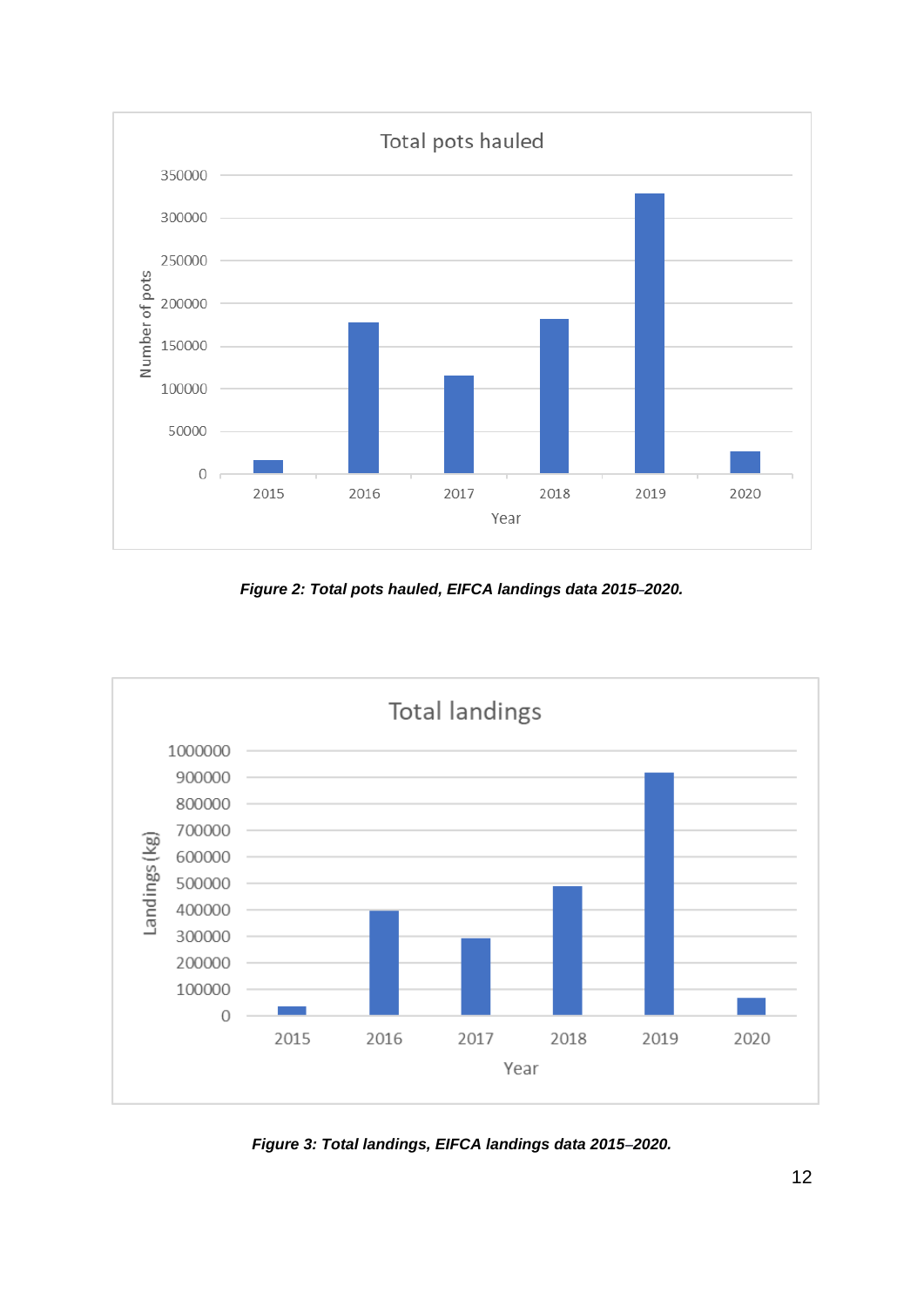

*Figure 4: Average soak time, EIFCA landings data 2015–2020.*



*Figure 5: Total number of pot haul days, EIFCA landings data 2015–2020.*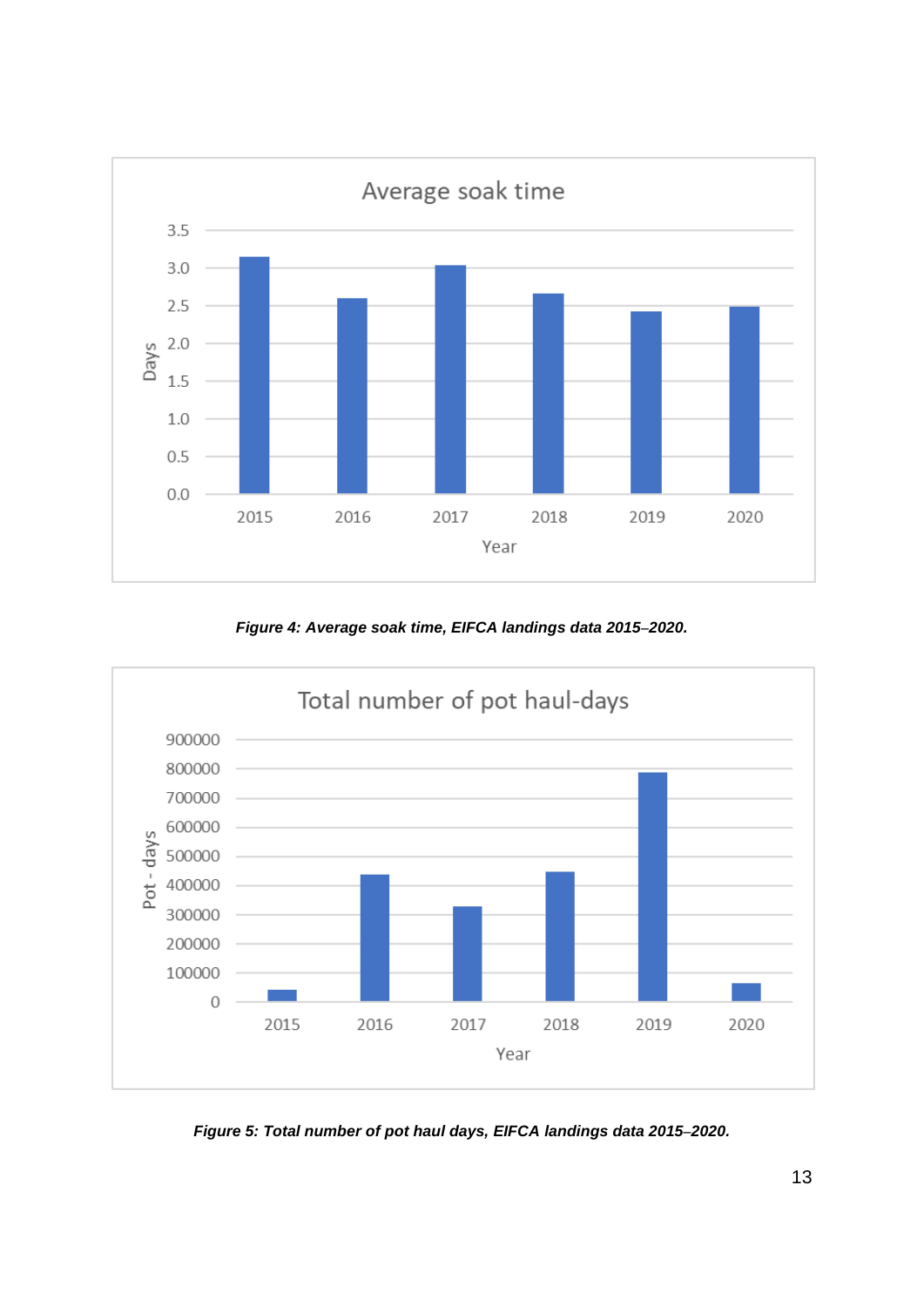

*Figure 6: Landings per unit effort (Total landings / pots hauled). EIFCA Landings Data 2015– 2020.*



*Figure 7: Landings per unit effort (Total landings / pots haul days). EIFCA Landings Data 2015– 2020.*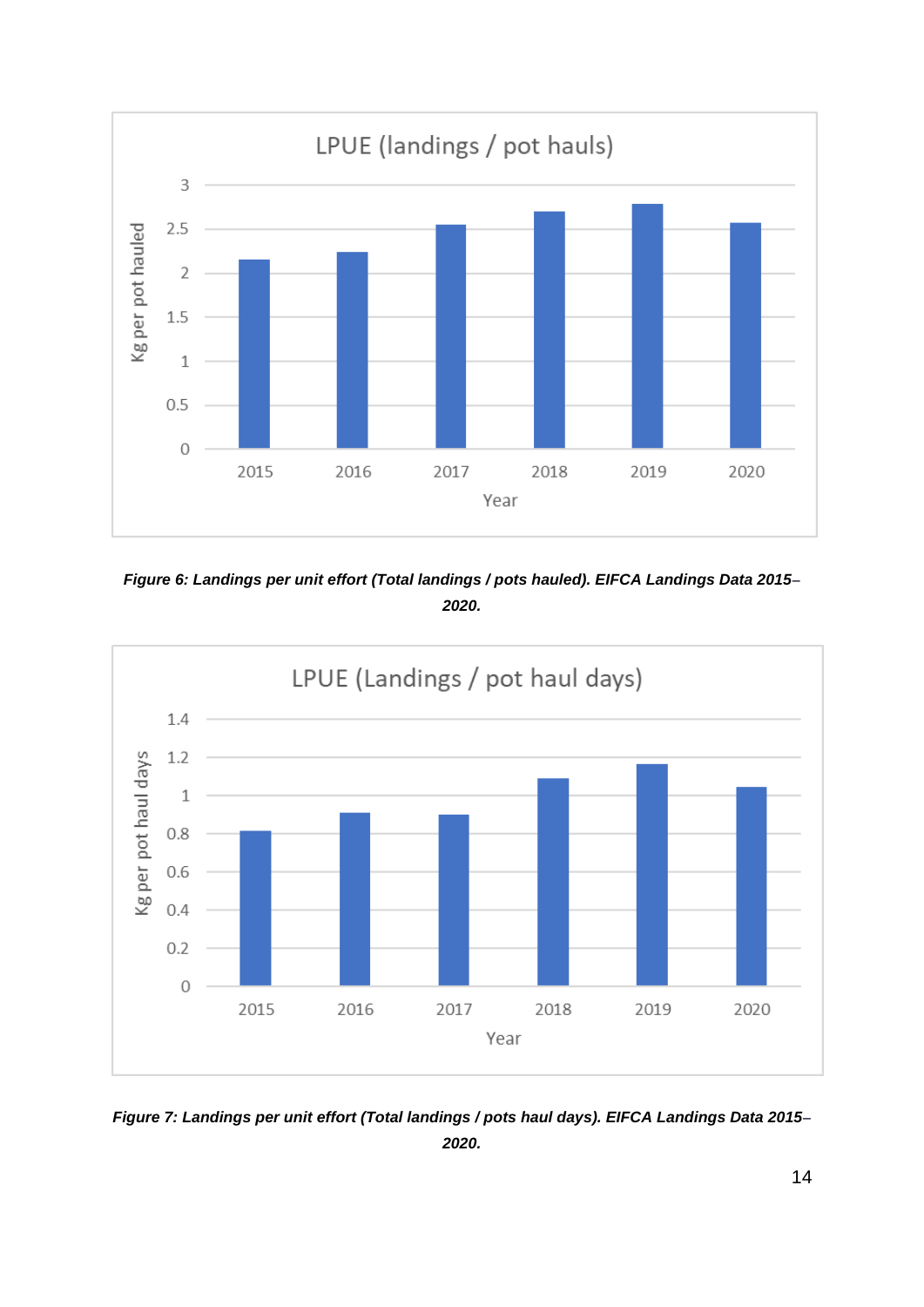

*Figure 8: Landed weight per pot hauled per year, EIFCA Landings Data 2015–2019*

LPUE was also broken down to review the data on a monthly (Figure 8) and quarterly (Figure 9) basis. In the line chart (Figure 8), each coloured line corresponds to a specific year and they are overlaid to depict the trends in the fishery throughout the year, on a month by month basis. We can see the points at which over the course of the year the landings per pots hauled peaked and fell. The quarterly chart, Figure 9, gives a better insight into patterns of effort in the fishery throughout quarters of the year. It also helps to detect trends in the fishery per quarter and gives us a good picture as to when in the year effort peaks.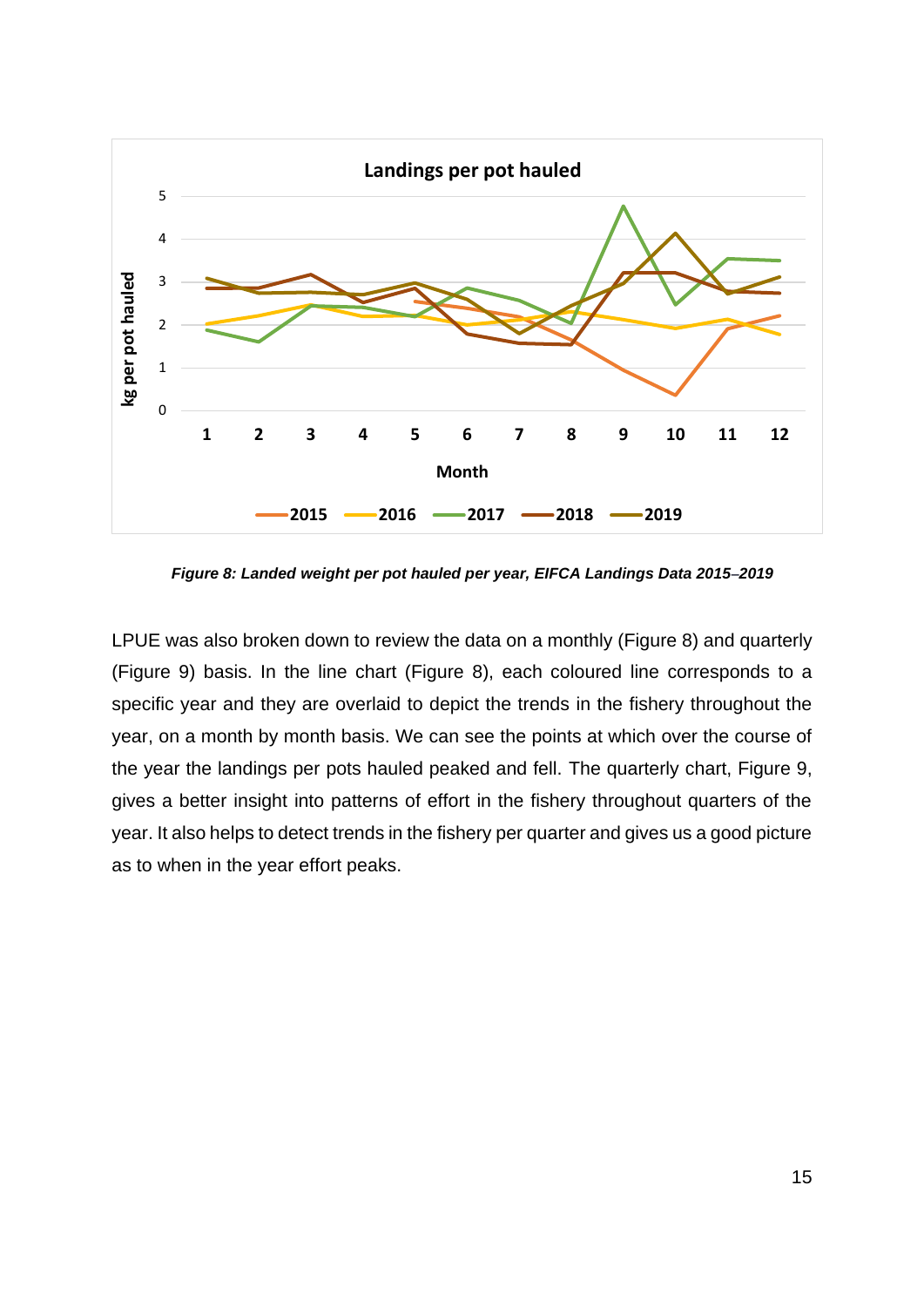

*Figure 9: LPUE per Quarter, EIFCA Landings Data 2015–2019*

It is clear from reviewing the effort and landings data that both the amount of effort and landings have increased significantly between 2015 and 2019, with effort almost doubling between 2016 and 2019 (Figure 5).

LPUE is commonly used as a proxy to indicate the health of stocks over time. Figures 6 and 7 both show the LPUE for this fishery has slowly increased between 2015 and 2019, with a slight decline in 2020. While the decline in 2020 could be an indication that the LPUE is responding to declining stock levels, it should be noted that the 2020 figures are based on a partial dataset covering just the first quarter. As figures 8 and 9 show average catch rates are lower during the first quarter than later quarters, it is thought this dip is an artefact caused by the sampling period rather than a response to declining stocks.

Irrespective of the stability shown in LPUE, the rapid increase in effort and landings is a cause of concern as the low mobility of whelk makes them vulnerable to over-fishing and slow to recover. Further, while LPUE provides a good proxy for the health of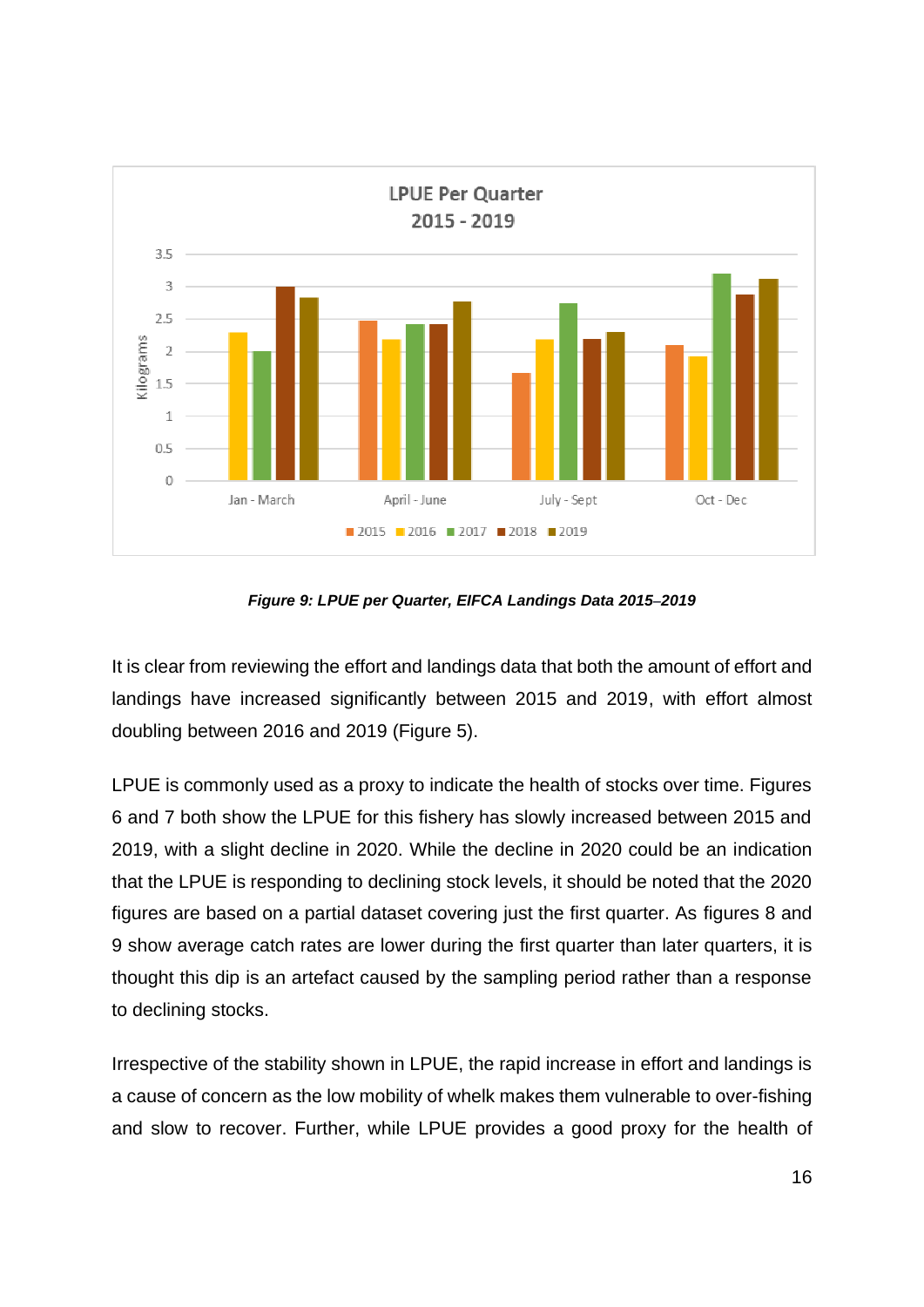populations over time, there is a lag between when the stocks begin to decline and when it is detected in declining LPUE metrics. While this makes it a good tool for showing how stocks have responded to fishing pressures over time, it is not an ideal tool for predicting when stocks may be at the point of being over-fished. Further, if the fishers have improved their catch rates since 2015 by improving their fishing techniques or familiarising themselves with the best fishing grounds, as is often the case in new fisheries, this would influence the LPUE data and could mask any declines in stock that would otherwise be detected in the LPUE data.



**2.2. Spatial distribution of the fishery**

*Figure 10: EIFCA district whelk fished areas, EIFCA whelk returns forms*

Figure 10 shows the management areas for the whelk fishery within the district. It is known that the fishing effort for whelk is not distributed evenly throughout these areas. Concerns that fishing levels could have reached unsustainable levels in some of the more heavily fished parts of the district prompted further spatial analysis of the data.

Figure 11 below, shows the percentage of landings returns that were received from each area between 2015 and 2020. This clearly shows that far more returns were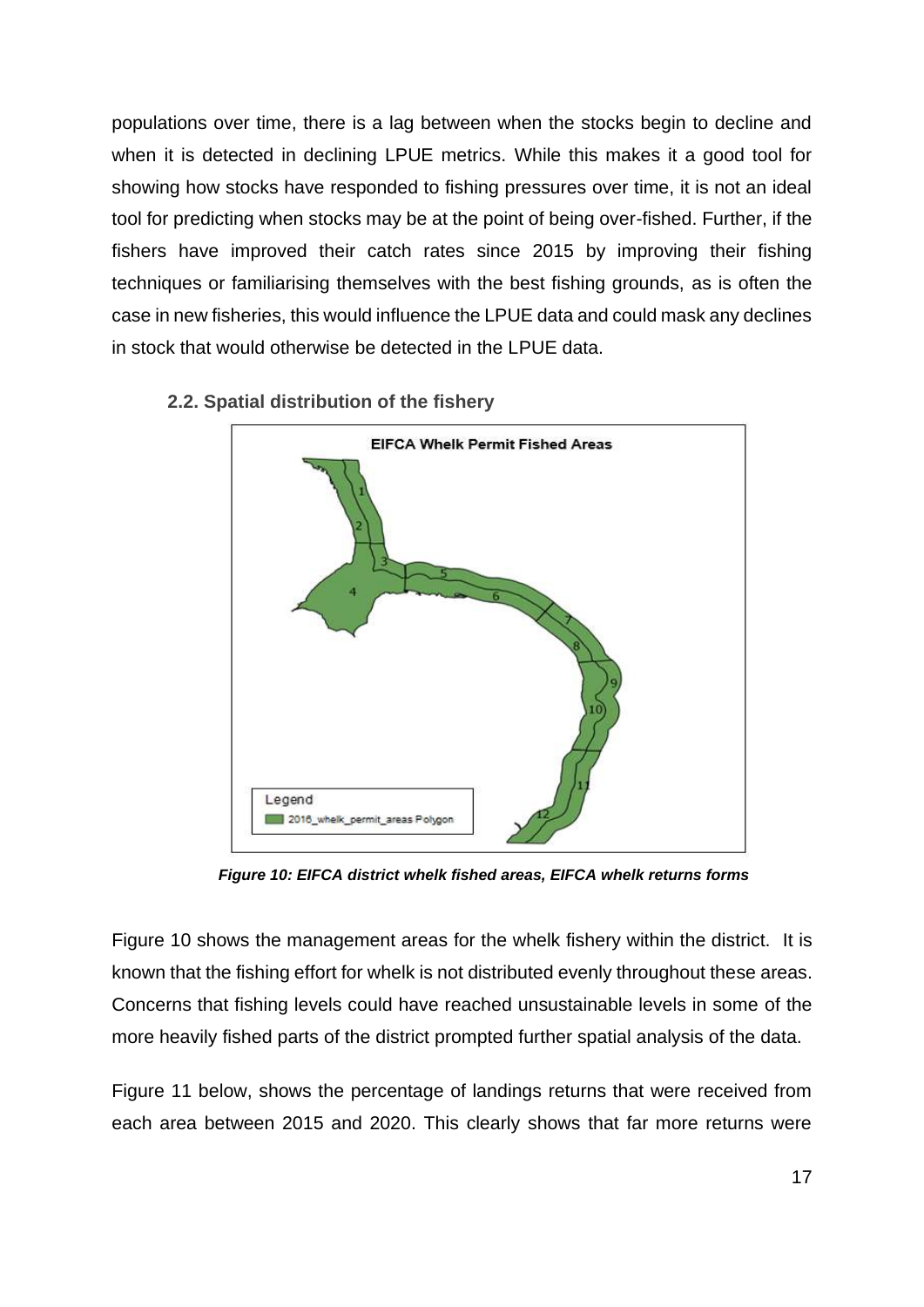received from areas 4 (The Wash) and 6 (North Norfolk inshore) than anywhere else in the district, with 56% of the returns coming from those two.

This pattern is also reflected in figure 12, which shows the fishing effort directed at each area, in terms of number of pot hauls. Interestingly, this shows the effort directed into areas 4 and 6 accounts for 72% of the total effort conducted throughout the district. This means that vessels targeting these two areas are either deploying more pots than those fishing elsewhere or are turning them over faster.

Figure 13 shows the landings follow a similar pattern to effort through the district, with 75% of the landings being harvested from areas 4 and 6.



*Figure 11: Percentage of the whelk landings returns by area (2015–2020)*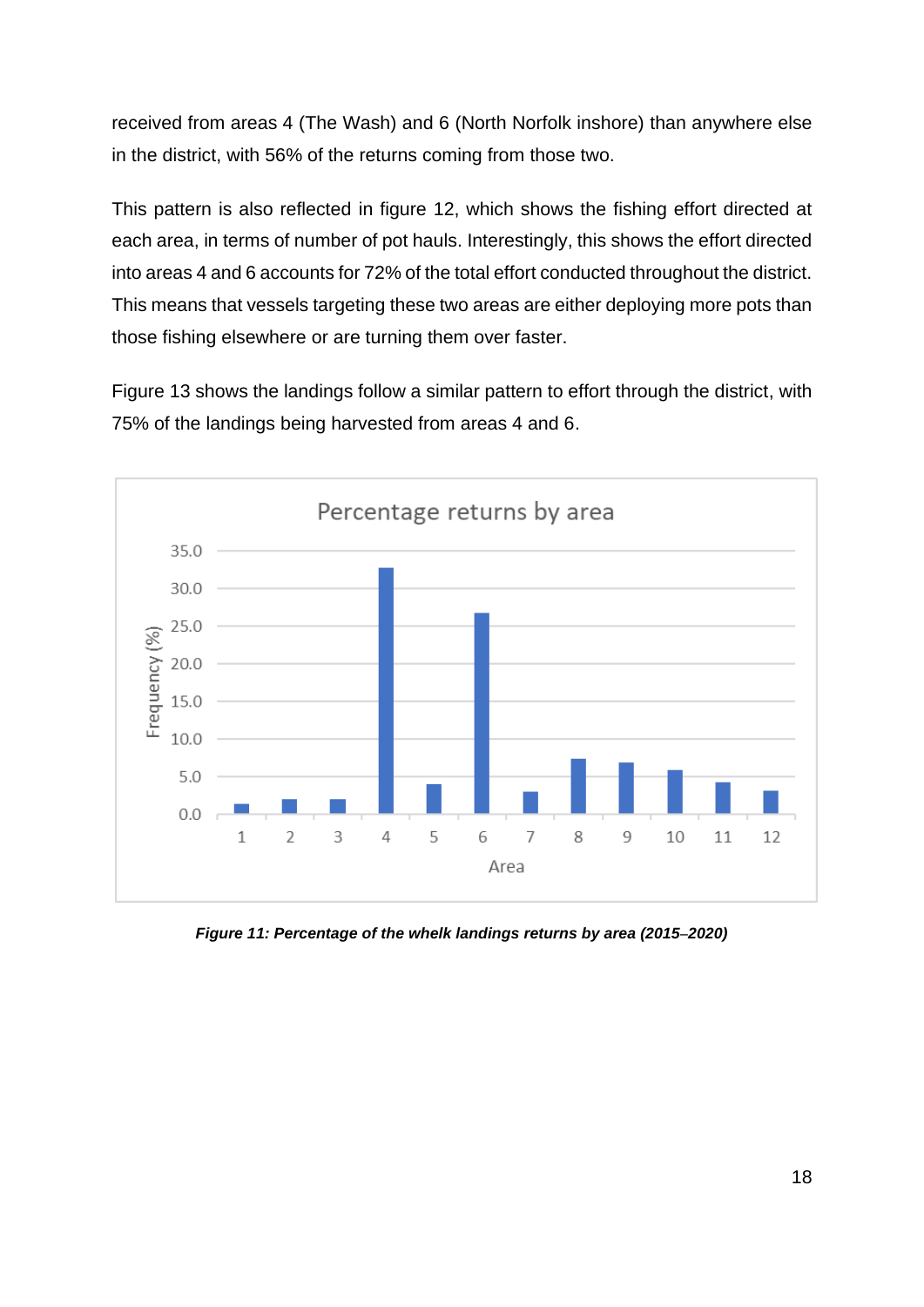

*Figure 12: Percentage effort (pot hauls) occurring in each area (2015–2020)*



*Figure 13: Percentage landings harvested from each area (2015–2020) (note—figures for 2020 are based on a partial data set)*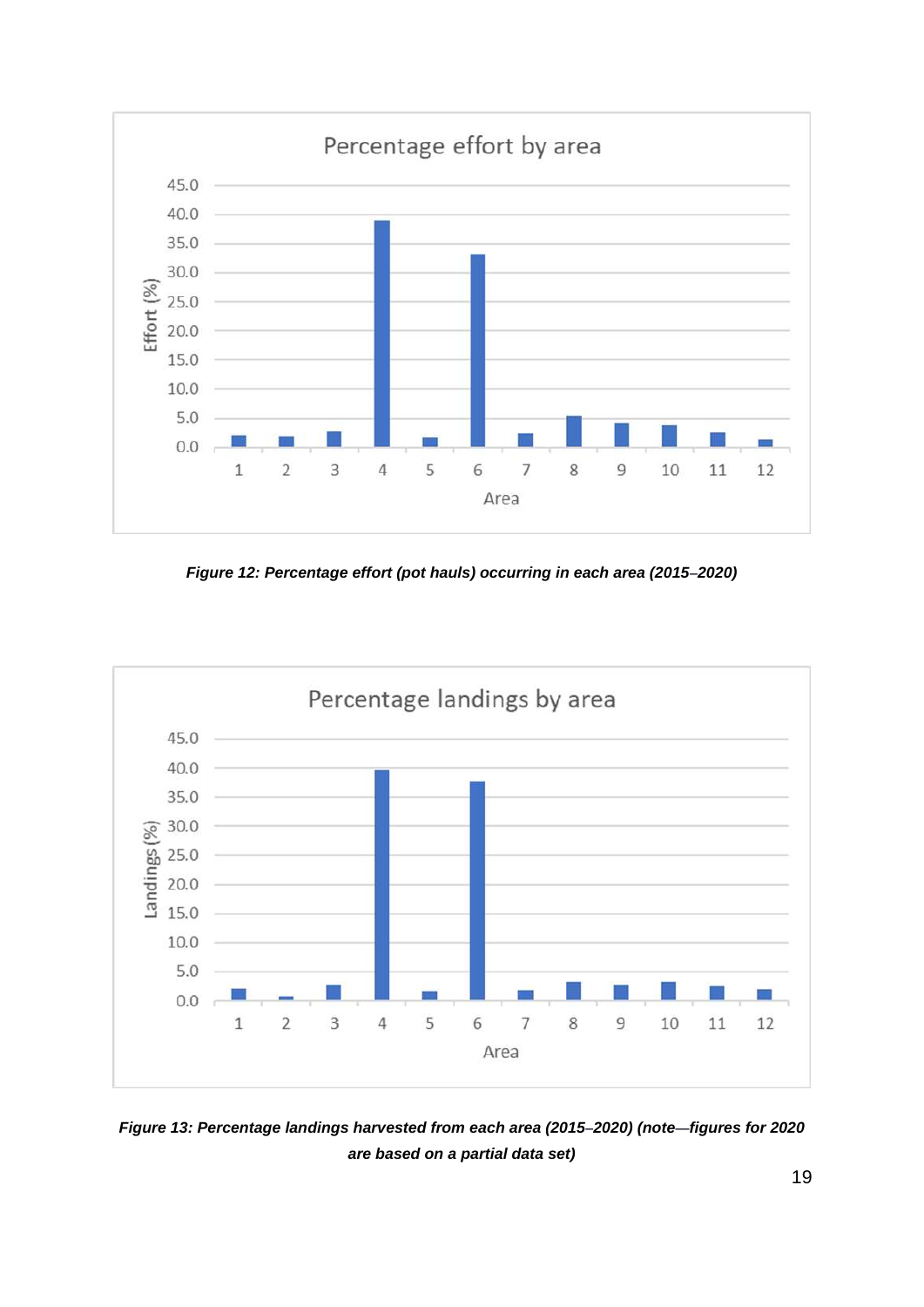Because of the disparate fishing effort being directed at areas 4 and 6, further analysis was conducted for those areas. Table 5 and figure 14 show the Landings Per Unit Effort (LPUE) between 2015–2020 for Area 4 with 95% confidence limits applied.

| Area 4                  | 2015 | 2016 | 2017 | 2018 | 2019 | 2020 |
|-------------------------|------|------|------|------|------|------|
| Mean                    | 1.54 | 2.50 | 2.79 | 2.79 | 3.11 | 2.55 |
| Confidence Level(95.0%) | 0.84 | 0.14 | 0.27 | 0.32 | 0.52 | 0.33 |
| Upper limit             | 2.38 | 2.64 | 3.07 | 3.11 | 3.63 | 2.88 |
| Lower Limit             | 0.70 | 2.36 | 2.52 | 2.47 | 2.59 | 2.22 |

*Table 5: LPUE for Area 4 with 95% confidence limits.*



*Figure 14: LPUE with 95% error limits, Area 4 for the period (2015–2020) (note—figures for 2020 are based on a partial data set).*

While figure 6—which showed the LPUE for the whole district—was still increasing, the mean LPUEs shown in table 5 and figure 14 for Area 4, indicate that the LPUE peaked in 2017 and has subsequently been declining. This would suggest the fishing effort passed sustainable levels in 2017 and has resulted in a declining LPUE since. When the 95% confidence limits are considered, however, to reflect variations in the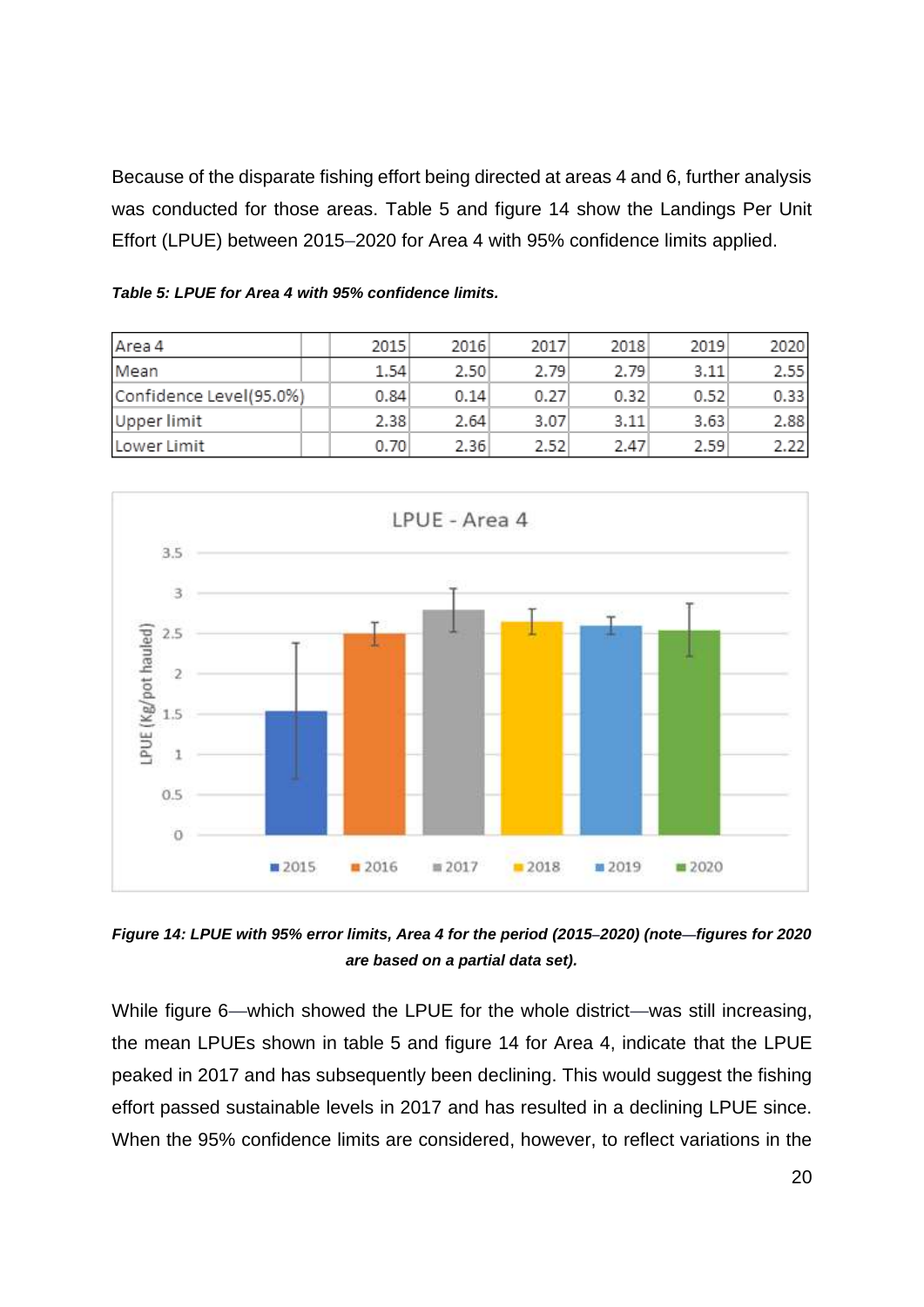individual LPUEs within the dataset, overlapping error margins mean this is not as clear cut as the mean values alone suggest. Where these margins overlap, statistically, there isn't a significant difference in the data. Looking at the data in table 5 there is a slight overlap between the 2015 and 2016 margins, and a definite gap between 2015 and 2017, but everything from 2016 through to 2020 overlaps. When 95% confidence limits are applied, therefore, the only statistically significant change between 2015 and 2020 has been an increase in LPUE between 2015 and 2017 onwards. Table 6 and figure 15 show a similar analysis for Area 6.

#### *Table 6: LPUE for Area 6 with 95% confidence limits.*

| Area 6                  | 2015 | 2016 | 2017 | 2018 | 2019 | 2020 |
|-------------------------|------|------|------|------|------|------|
| Mean                    | 2.08 | 2.46 | 2.67 | 3.26 | 3.44 | 3.21 |
| Confidence Level(95.0%) | 0.36 | 0.27 | 0.21 | 0.40 | 0.18 | 0.29 |
| Upper limit             | 2.44 | 2.72 | 2.88 | 3.66 | 3.62 | 3.50 |
| Lower Limit             | 1.72 | 2.19 | 2.46 | 2.86 | 3.27 | 2.92 |



*Figure 15: Landings per unit effort for Area 6 for the period (2015–2020) (note—figures for 2020 are based on a partial data set).*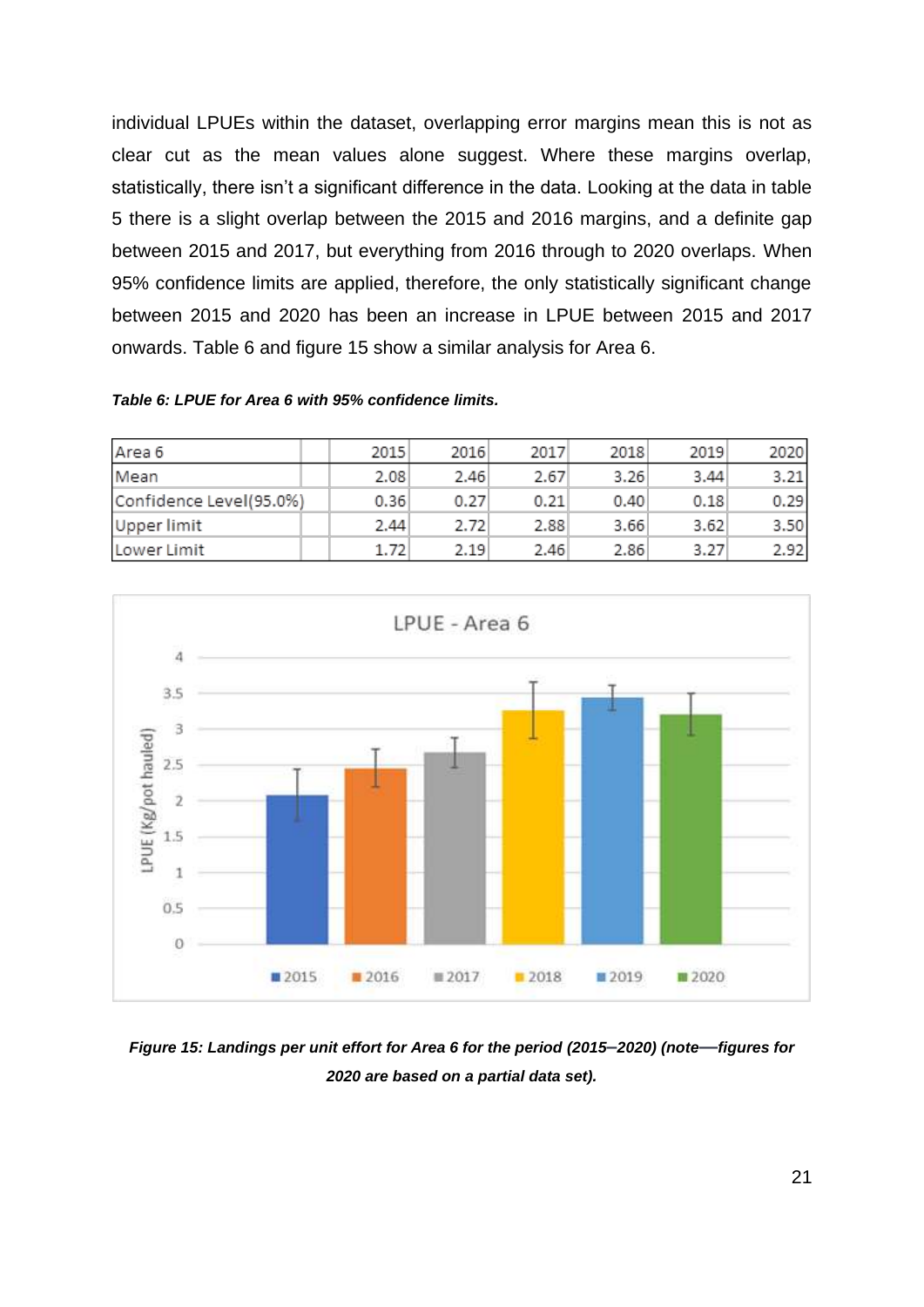Unlike Area 4, where the mean LPUE values peaked in 2017, the mean LPUE values for Area 6 have continued to increase until a dip in 2020 (the latter possibly due to an incomplete data series for 2020). When the 95% error margins are applied to the means, there are overlapping margins between some years in this area, but there are sufficient gaps to indicate with 95% confidence that the LPUEs have increased between 2015 and 2017 and again between 2017 and 2019.

Figure 16 shows the effort, in terms of pot hauls, conducted in Area 4 in the period 2015-2020. This shows that barring a sharp dip in 2017 (thought to be the result of an exceptional cockle fishery in The Wash), the effort has rapidly increased. As the LPUE figures were still rising in 2016 but declining in 2018, the tipping point of sustainability would seem to be between the levels of effort directed at the fishery at those two points. This would indicate a sustainable level of potting would lie between the 75,765 pot hauls conducted in 2016 and the 93,105 conducted in 2018. To prevent further deterioration of the stocks, therefore, this report suggests the possible solution that effort should be capped between these two figures until the impact of the interaction can be seen in future LPUE figures.



**Figure 16: Effort (pot hauls) targeted at area 4 between 2015 and 2020**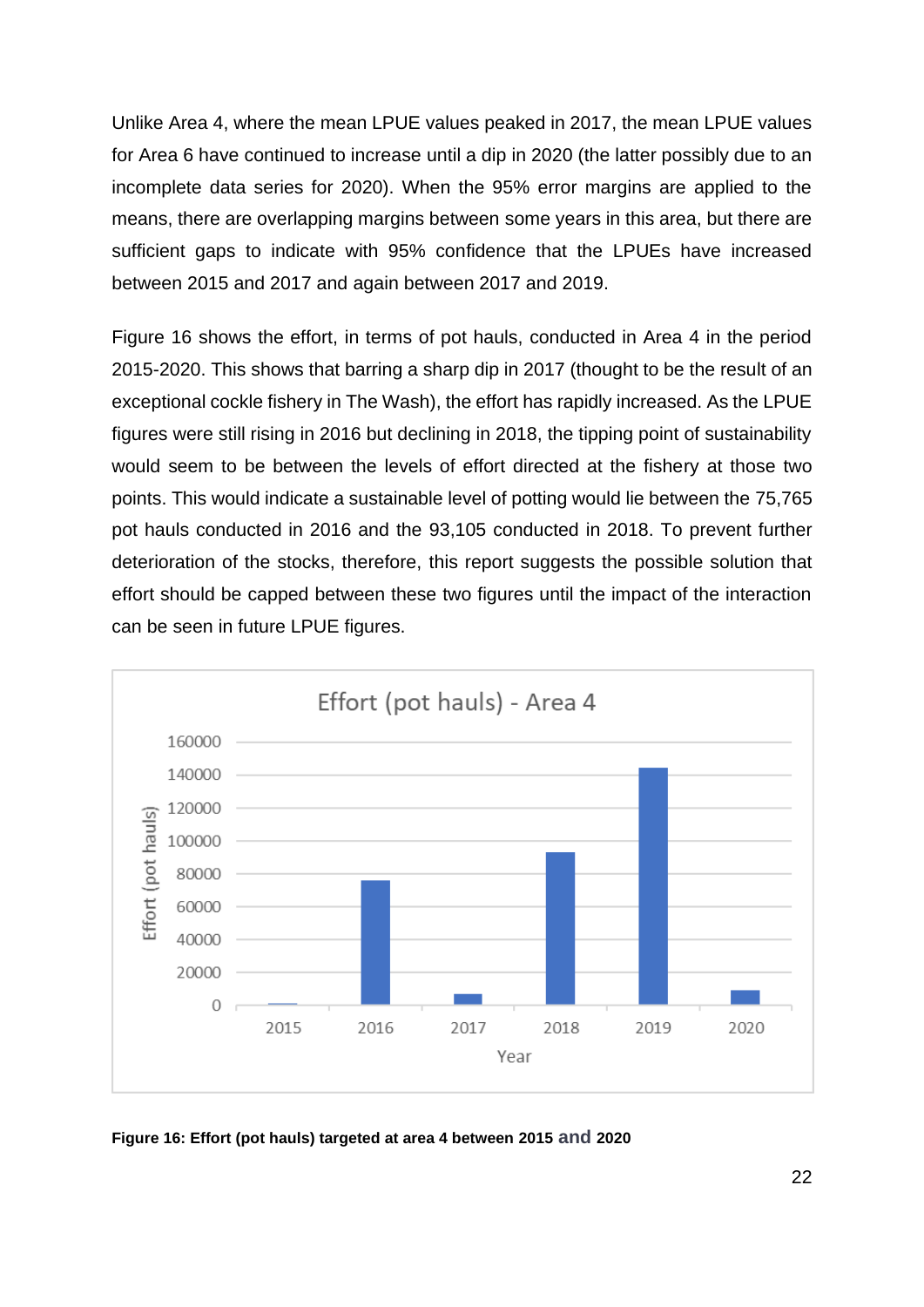While the LPUE for Area 6 was still rising in 2019, figure 17 shows effort increased significantly there, too, in 2019. Knowing the limitations of LPUE as a predictive tool for determining when over-fishing might occur, and taking into account the low mobility and slow recoverability of whelk that make them vulnerable to over-fishing, it would be prudent to also consider capping effort in this area, too, until future stability in LPUE can be demonstrated. This would also minimise the impacts of any displacement activity that may be directed to Area 6 as a result of any potential capped effort in Area 4.



*Figure 17: Effort (pot hauls) targeted at area 6 between 2015 and 2020.*

The level of effort and LPUE in other areas does not indicate concerns at this time however, there is the potential for this to change if management measures are introduced as suggested above, as vessels now engaged in fishing in The Wash particularly are displaced. It is recommended that an annual stock assessment model is developed, following the above methodology, which will monitor regional LPUEs and the effects of any effort limitations.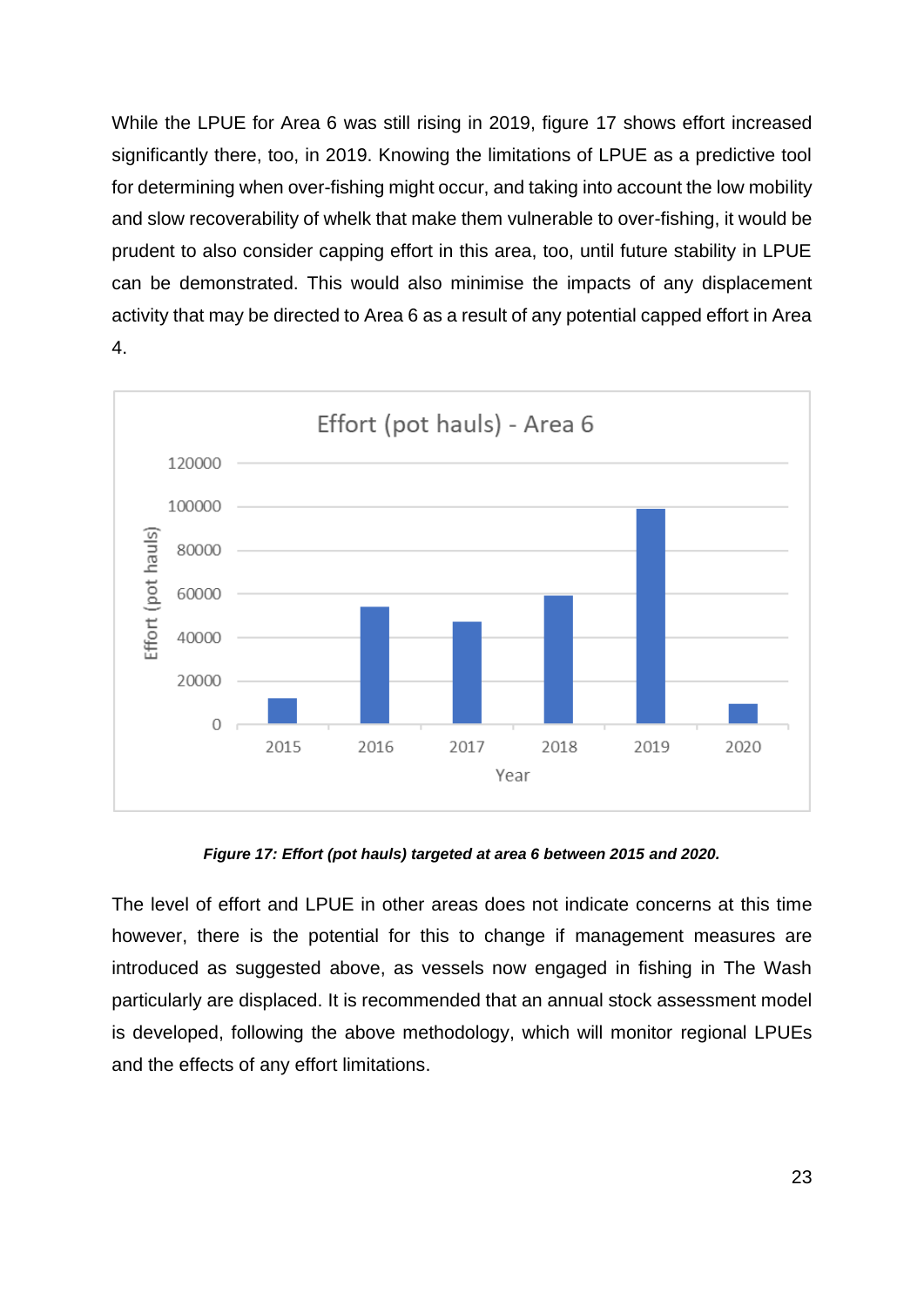### <span id="page-23-0"></span>**3. Summary**

Due to their low mobility and absence of a planktonic larval dispersal phase, whelks are vulnerable to over-fishing, frequently leading to "boom and bust" situations in unmanaged fisheries. The importance of the local fishery has increased significantly in recent years, so the collapse of this fishery would have severe economic impacts on the local fishing industry, as well as being detrimental to the marine ecosystem. Such a collapse would place a heavier reliance on other shellfish species such as the cockle, mussel, shrimp, crab and lobster fisheries, all of which are currently facing their own pressures.

SOM is crucially important in informing an appropriate minimum size and data from Sea Palling, Lowestoft and Southwold indicate that the minimum size currently in place is less than the size of maturity. Whilst there is sufficient data to draw robust conclusions in The Wash, Lowestoft and Sea Palling areas, this is not the case in Southwold. It is recommended that further sampling is conducted in this area to improve the available dataset spatially and temporally.

The current rapid rise in potting effort directed at the whelk fishery, particularly in areas 4 and 6, have led to concern about the sustainability of this fishery. As the LPUE figures suggest the whelk stocks in Area 4 may already declining, this report indicates that current levels of activity are too high and that a more sustainable level would be that seen between 2016 and 2018. It is likely that the sustainable level of fishing effort in Area 6 is at or around current levels. Understanding the limitations of using LPUE to predict the point at which over-fishing may occur, this report suggests that any cap on effort in area 4 is similarly implemented in Area 6 to the current level of effort.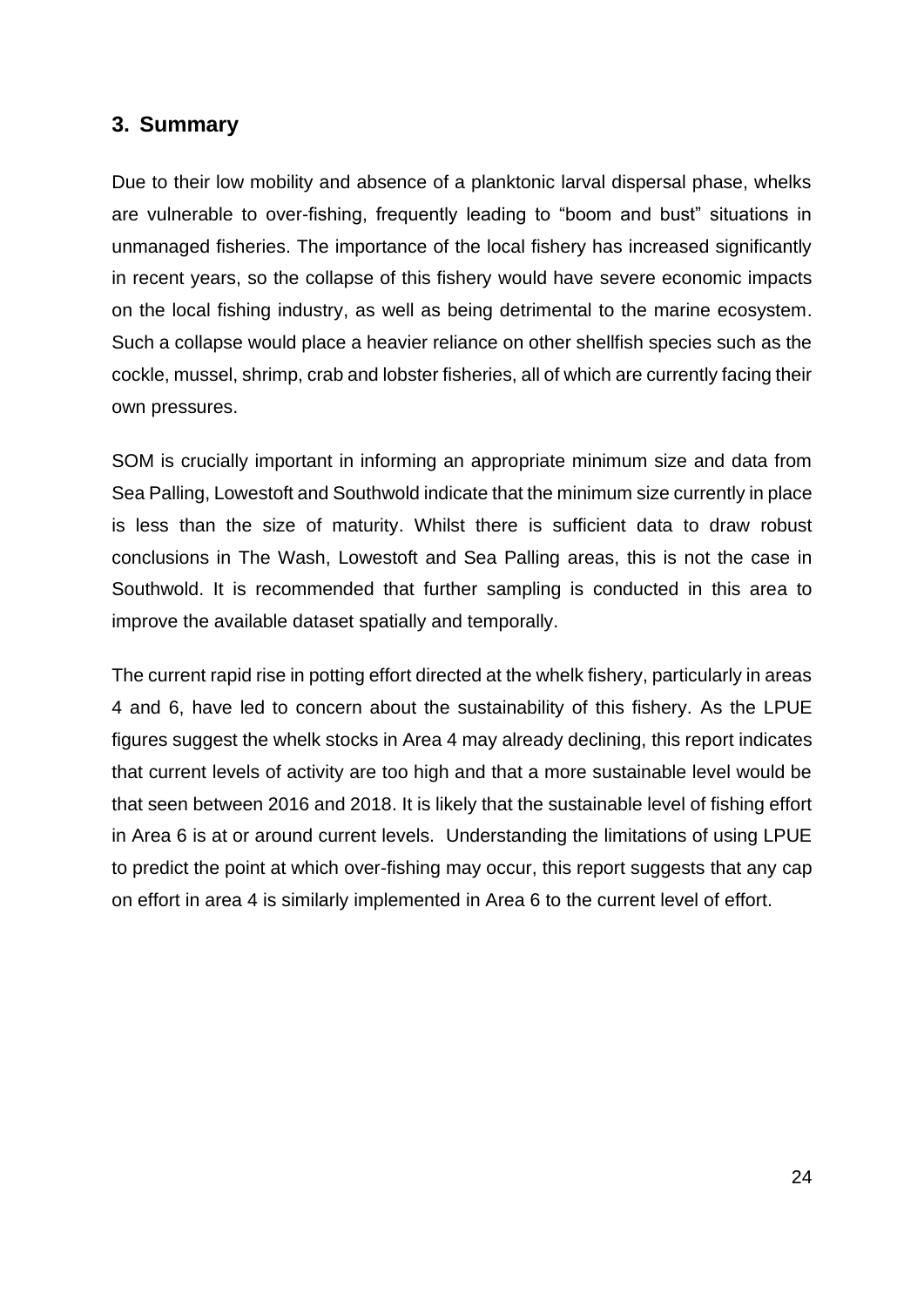### <span id="page-24-0"></span>**4. References**

- Cadee, G.C., Boon, J.P., Fischer, C.V., Mensink, B.P. and ten Hallers-Tjabbes, C.C., 1995. Why the whelk (Buccinum undatum) has become extinct in the Dutch Wadden Sea. Netherlands Journal of Sea Research, 34(4), pp.337-339.
- Fahy, E., Masterson, E., Swords, D. and Forrest, N., 2000. A second assessment of the whelk fishery Buccinum undatum in the southwest Irish Sea with particular reference to its history of management by size limit. Marine Institute.
- Haig JA, Pantin, JR, Murray LG and Kaiser MJ., 2015. Temporal and spatial variation in size at maturity of the common whelk (Buccinum undatum). ICES J Mar Sci 72 (9): 2707- 2719. doi:10.1093/icesjms/fsv128
- Haig, J. A; Pantin, J.R., Salomonsen, H, Murray, L. G. & Kaiser, M.J. (2015). The size at maturity for the common whelk, Buccinum undatum in Welsh waters, with an industry perspective on minimum landing sizes. Fisheries & Conservation report No. 50, Bangor University. Pp.44
- Hollyman, P.R., 2017. Age, growth and fecundity of the whelk, Buccinum undatum in coastal shelf seas. Bangor: Bangor University.
- Hollyman, P.R., Leng, M.J., Chenery, S.R.N., Laptikhovsky, V.V. and Richardson, C.A., 2018. Statoliths of the whelk Buccinum undatum: a novel age determination tool. Marine Ecology Progress Series, 598, pp.261-272.
- Lawler, A., 2014. Determination of the Size of Maturity of the Whelk Buccinum undatum in English Waters – Defra project MF0231 Funded by Defra.
- Magnúsdóttir, H., 2010. The common whelk (Buccinum undatum L.): life history traits and population structure (Doctoral dissertation).
- Mariani S, Pejnenburg KTCA, Weetman D 2012. Independence of neutral and adaptive divergence in a low dispersal marine mollusc. Marine Ecology Progress Series 446: 173–187.
- McIntyre, R., Lawler, A. and Masefield, R., 2015. Size of maturity of the common whelk, Buccinum undatum: Is the minimum landing size in England too low?. Fisheries Research, 162, pp.53-57.
- MMO (Marine Management Organisation).,2016. UK sea fisheries statistics 2015. Office for National Statistics, London.